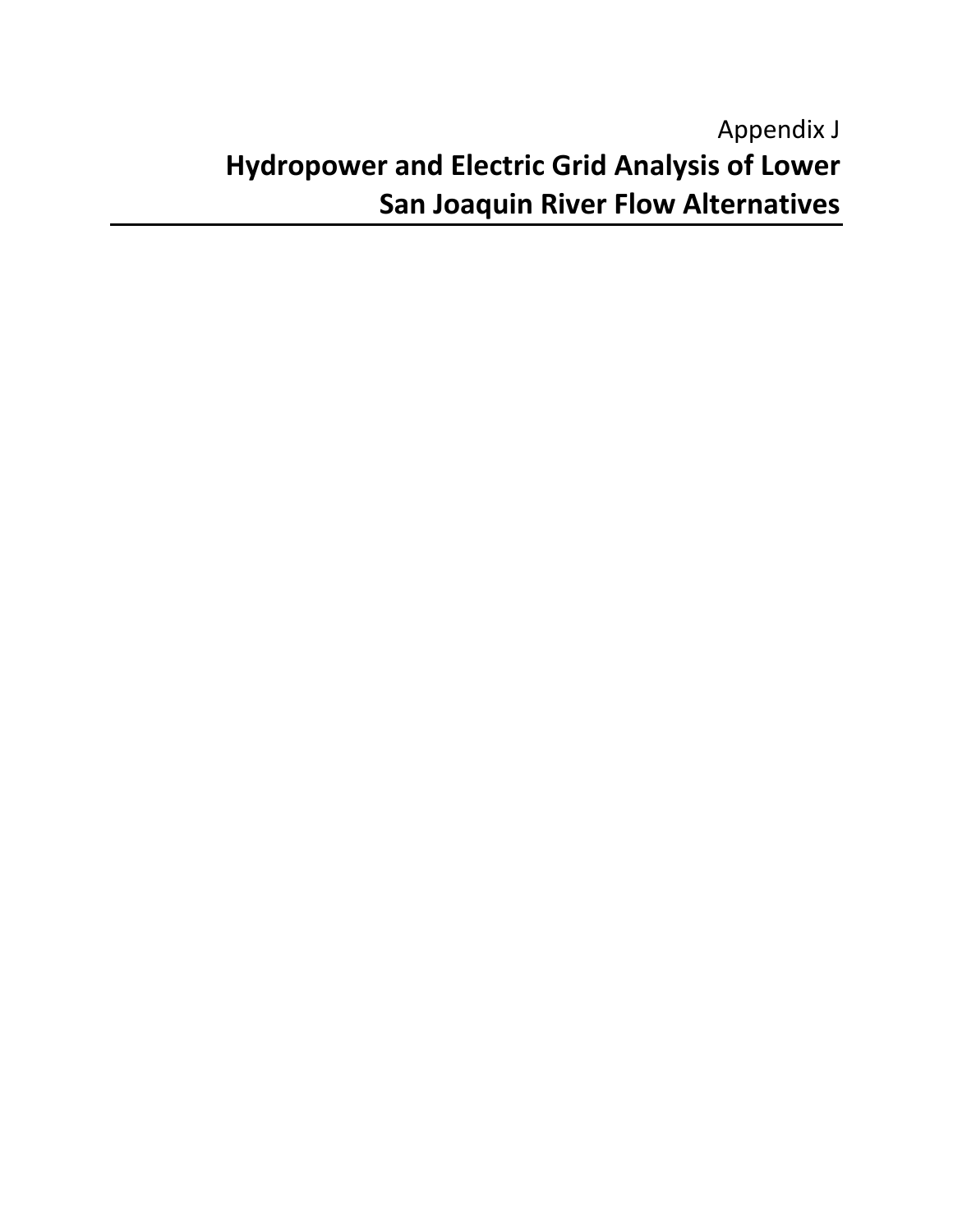# Appendix J **Hydropower and Electric Grid Analysis of Lower San Joaquin River Flow Alternatives**

# **TABLE OF CONTENTS**

| J.1 |       |  |
|-----|-------|--|
| J.2 |       |  |
|     | J.2.1 |  |
|     | J.2.2 |  |
| J.3 |       |  |
|     | J.3.1 |  |
|     | J.3.2 |  |
|     | J.3.3 |  |
|     | J.3.4 |  |
| J.4 |       |  |
|     | J.4.1 |  |
|     | J.4.2 |  |
|     | J.4.3 |  |
|     | J.4.4 |  |
|     | J.4.5 |  |
| J.5 |       |  |

#### **Tables**

| $J-1$ . |                                                                                                                                                                                                                |
|---------|----------------------------------------------------------------------------------------------------------------------------------------------------------------------------------------------------------------|
| $J-2$ . | Average Annual Baseline Energy Generation and Difference from Baseline                                                                                                                                         |
| $J-3.$  | Average Annual Energy Generation Difference as Percent Change from<br>Baseline by Tributary (Note: 20% Unimpaired Flow [UF], 40% Unimpaired<br>Flow, and 60% Unimpaired Flow are LSJR Alternative 2, 3, and 4, |
| $J-4.$  |                                                                                                                                                                                                                |
| $J-5.$  | Local Capacity Needs vs. Peak Load and Local Area Generation for Greater                                                                                                                                       |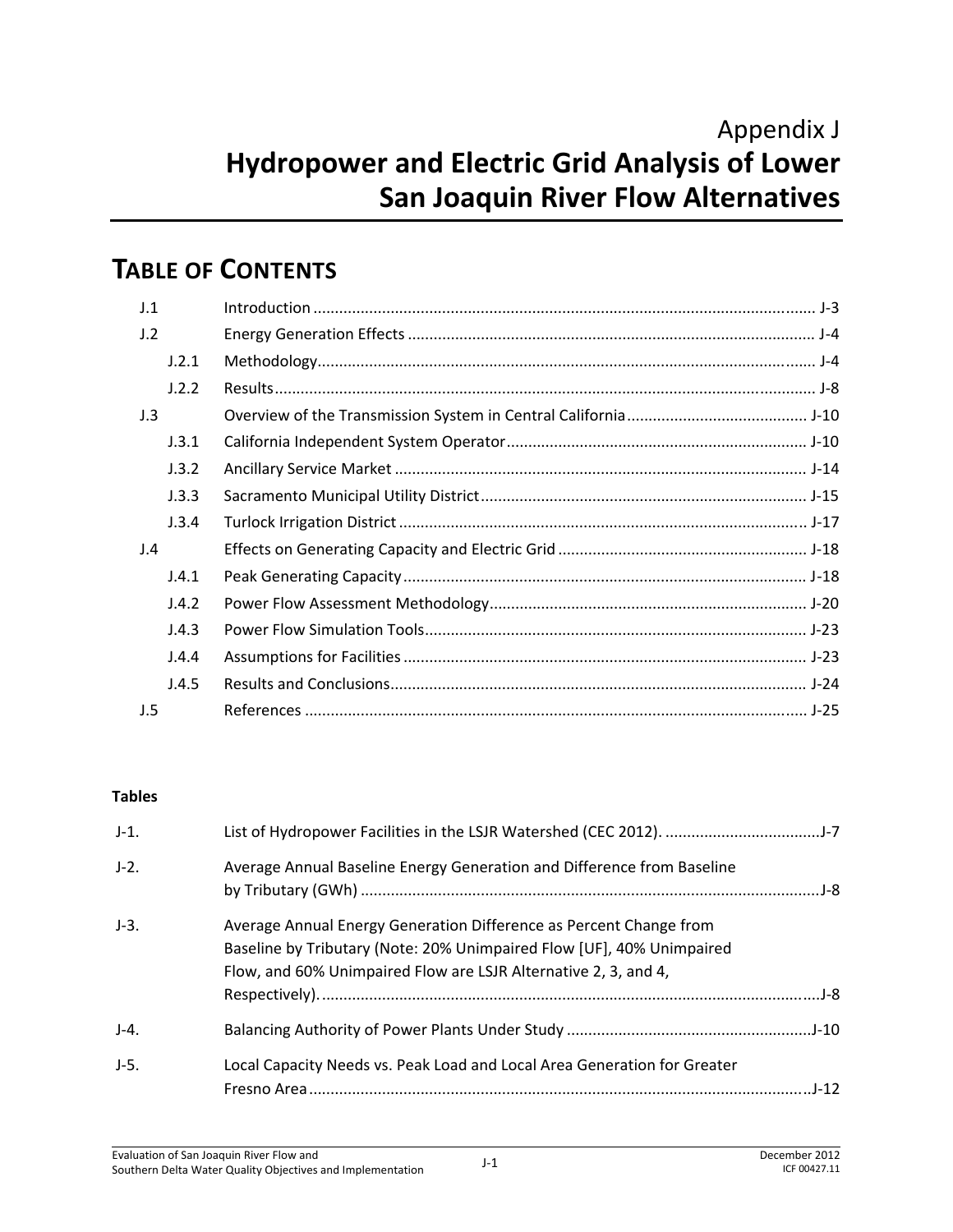| $J-6.$  |  |
|---------|--|
| $J-7.$  |  |
| $J-8.$  |  |
| $J-9.$  |  |
| $J-10.$ |  |
| $J-11.$ |  |
| $J-12.$ |  |
| $J-13.$ |  |
| $J-14.$ |  |

### **Figures**

| $J-1.$  | Location of Hydropower Facilities in the LSJR Watershed (Source: Ventyx)J-4                                                                                                                                                                                                                            |  |
|---------|--------------------------------------------------------------------------------------------------------------------------------------------------------------------------------------------------------------------------------------------------------------------------------------------------------|--|
| $J-2$ . | a) (top) Average (across 82 Years of Simulation) of Total Monthly Energy<br>Generation (GWh = gigawatt hours) from Hydropower Facilities in the<br>Stanislaus, Tuolumne, and Merced River Watersheds; and b) (bottom) the<br>Change in Average (across 82 Years of Simulation) of Total Monthly Energy |  |
| $J-3.$  |                                                                                                                                                                                                                                                                                                        |  |
| $J-4.$  |                                                                                                                                                                                                                                                                                                        |  |
| $J-5.$  | Turlock Irrigation District Service Area (Source: California Transmission                                                                                                                                                                                                                              |  |
| $J-6.$  | Exceedance Plot of Total Generating Capacity (megawatts) in July, Across 82<br>Years of Simulation, from the Three Major Tributary Hydropower Facilities,                                                                                                                                              |  |
| $J-7.$  | Exceedance Plot of Total Generating Capacity (megawatts) in August, Across<br>82 Years of Simulation, from the Three Major Tributary Hydropower                                                                                                                                                        |  |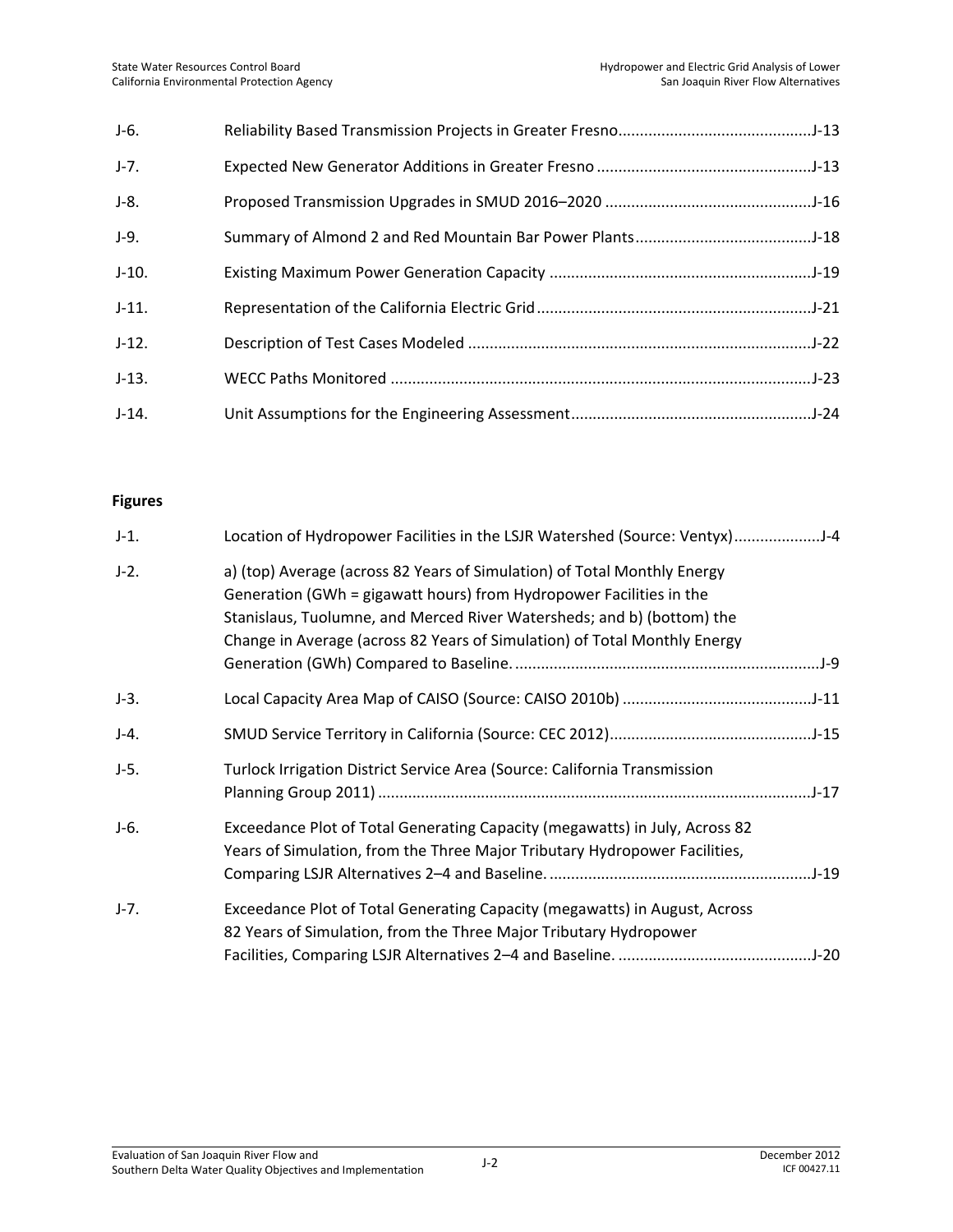# **J.1 Introduction**

This appendix provides estimates of the potential effects on hydropower generation and electric grid reliability in the Lower San Joaquin River (LSJR) watershed caused by implementing the LSJR alternatives. The LSJR alternatives propose to alter the February– June flow on the Stanislaus, Tuolumne, and Merced Rivers (three eastside tributaries), which could affect reservoir operations and surface water diversions and the associated timing and amount of hydropower generation from the LSJR watershed.

This analysis relies on the State Water Resources Control Board's (State Water Board's) water supply effects (WSE) model to estimate the effects of the LSJR alternatives on reservoir releases and storage (elevations head) and allowable diversions to off-stream generation facilities, and then calculates the associated change in monthly and annual amounts of energy produced. This output then provides input to electric grid reliability modeling, which evaluates the potential for these changes to effect electric grid reliability under peak load and outage contingency scenarios.

There are three different LSJR alternatives, each consisting of a specified percentage of unimpaired flow requirement for the Stanislaus, Tuolumne, and Merced Rivers. For a particular alternative, each tributary must meet the specified percentage of its own unimpaired flow at its mouth with the LSJR during the months of February–June. The percentage unimpaired flow requirements are 20 percent, 40 percent and 60 percent1, respectively, for LSJR Alternatives 2–4, but only apply when flows are otherwise below a specified trigger level.2 Also, flows must not drop below specified levels on each tributary, and together must maintain a minimum flow on the San Joaquin River (SJR) at Vernalis. Specific trigger and minimum flow levels and other details of the LSJR alternatives are presented in Chapter 3 *Alternatives Description*, Section 3.2, of this Substitute Environmental Document (SED), and are the basis for how the alternatives are modeled in this appendix.

Numerous hydropower generation facilities on the three eastside tributaries are evaluated in this analysis. The major facilities potentially affected, however, are those associated with the New Melones Reservoir (New Melones Dam) on the Stanislaus River,3 New Don Pedro Reservoir (New Don Pedro Dam) on the Tuolumne River, and Lake McClure (New Exchequer Dam) on the Merced River. Figure J-1 shows the location of these and other hydropower facilities in and around the LSJR watershed.

 $\overline{\phantom{0}}$ 

<sup>1</sup> Any reference in this appendix to 20% unimpaired, 40% unimpaired, and 60% unimpaired is the same as LSJR Alternative 2, LSJR Alternative 3, and LSJR Alternative 4, respectively. Any reference to 1.0 EC objective and 1.4 EC objective is the same as southern Delta water quality (SDWQ) Alternative 2 and SDWQ Alternative 3, respectively. 2 The minimum percent unimpaired flow requirement on a tributary for a particular alternative would not apply once flows in the river or downstream are at a level of concern for flooding or public safety. As described in the program of implementation for the flow objectives, such levels will be coordinated by the State Water Board with the appropriate federal, state, and local agencies. The description of the WSE modeling in Appendix F.1, *Hydrologic and Water Quality Modeling*, describes the river flow levels above which the minimum unimpaired flow requirements were assumed to no longer apply.

<sup>3</sup> The Tulloch reservoir and hydro power plant on the Stanislaus River could also be affected by the project. However, this is a relatively small facility, rated at 18 MW. Therefore, any impact associated with a reduction in its capacity on the California interconnected grid is likely to be minimal.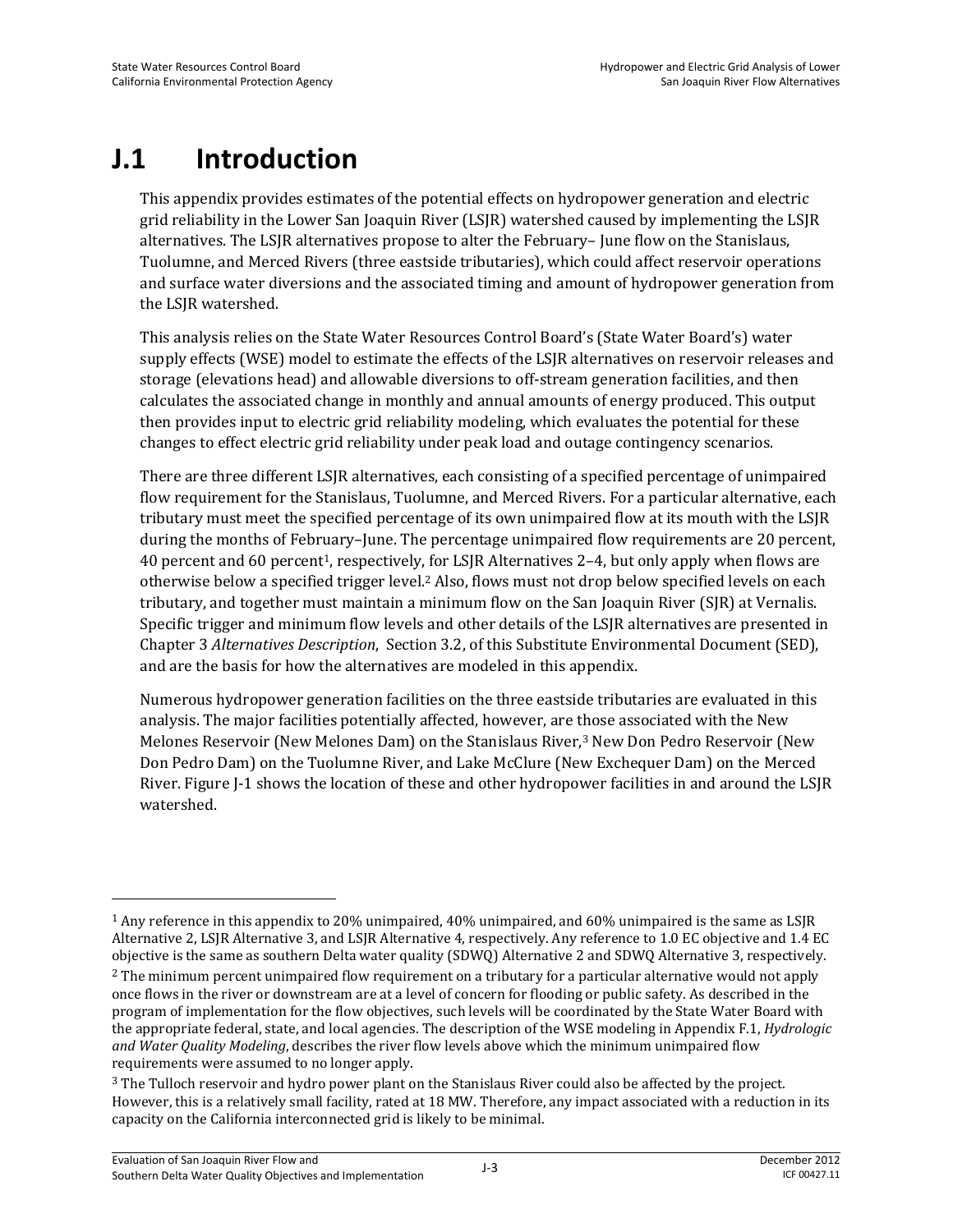

**Figure J-1. Location of Hydropower Facilities in the LSJR Watershed (Source: Ventyx)** 

# **J.2 Energy Generation Effects**

The analysis in this section estimates the timing and amount of energy in gigawatt hours (GWh) generated by hydropower facilities on the eastside tributaries for the different LSJR alternatives and compares them against baseline. The timing and amounts of energy generated are calculated from the timing, rates of release, and elevation head of reservoirs at in-stream hydropower facilities and allowable diversions to off-stream facilities, estimated across 82 years of hydrology by the WSE model for the LSJR Alternatives and by DWR's CALSIM Water Resources Simulation Model (CALSIMII) for baseline. The average annual energy generation and the distribution of average monthly energy generation across these 82 years of hydrology for each LSJR alternative are then compared to those for baseline.

# **J.2.1 Methodology**

For each of the LSJR alternatives, this analysis estimates the amount of energy (GWh) that would be generated on an annual or monthly basis from the various facilities on the eastside tributaries for comparison against the amount generated under baseline conditions. Baseline conditions (baseline) are those from the "Current (2009) Conditions" CALSIM II model run from the California Department of Water Resource's *State Water Project Reliability Report 2009*.

Hydropower facilities on the eastside tributaries were grouped into four categories for this analysis, based on where they are located relative to the three major tributary dams and whether they are instream facilities or off-stream. Table J-1 contains a list of the hydropower facilities on the LSJR grouped into these categories, along with some basic facility information.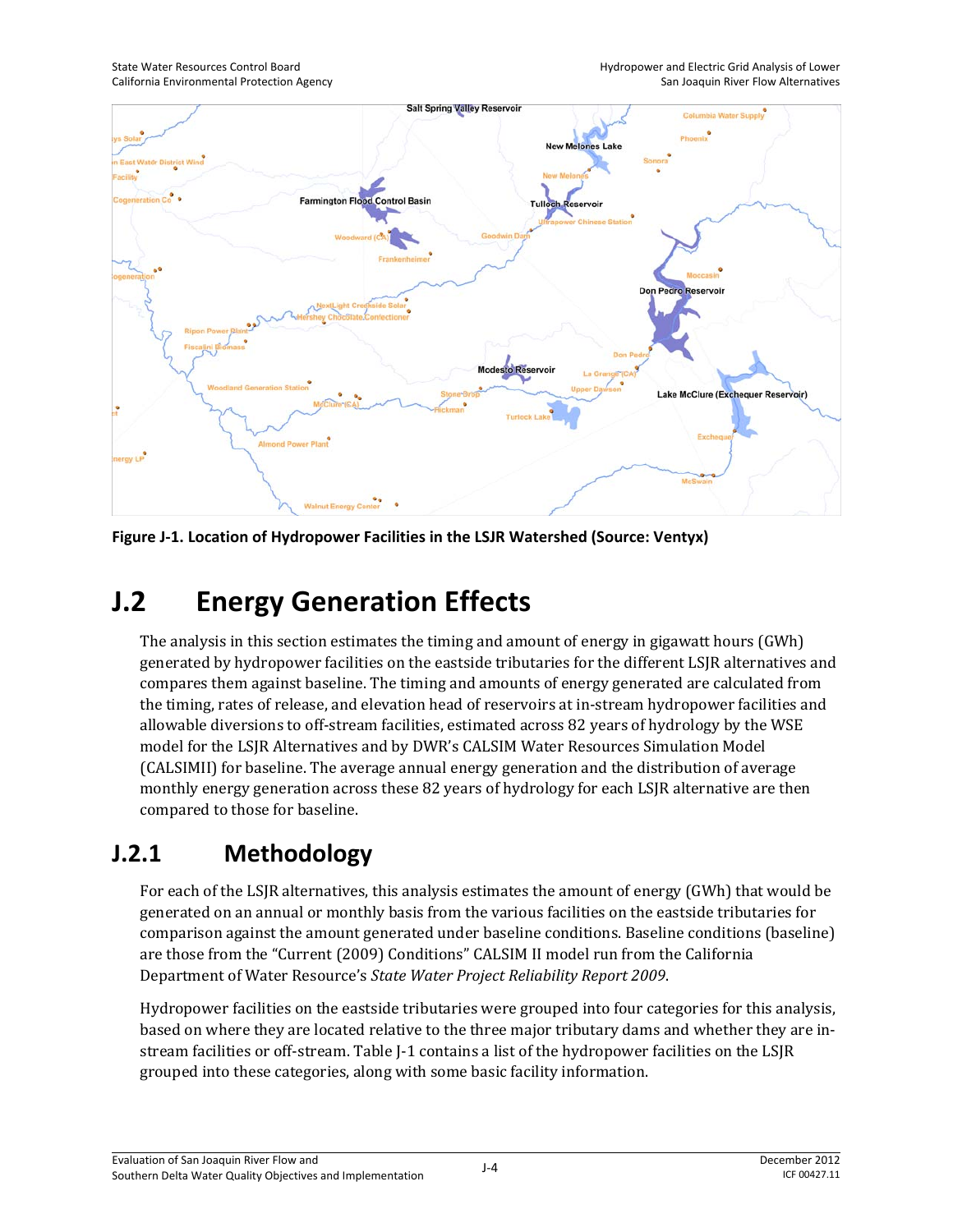Energy generated from in-stream facilities is estimated by inputting reservoir head and release rates obtained from the WSE model (for the LSJR alternatives) and CALSIMII model (for baseline) into the power equation presented below. As described in Appendix C, *Technical Report On The Scientific*  Basis For Alternative San Joaquin River Flow And Southern Delta Salinity Objectives, the WSE model provides estimates of reservoir operations and allowable surface water diversions associated with the different LSJR alternatives. For simulation of LSJR Alternatives 2–4, the WSE model used diversion delivery rule (cutback) curves developed to match end-of-September (carryover) storage from the baseline CALSIM model run as closely as possible. Special attention was given to not exceeding the number of times reservoir storage dropped below set minimum levels of 300 thousand acre-feet (TAF), 500 TAF, and 200 TAF for New Melones, New Don Pedro, and Lake McClure, respectively. If different diversion delivery rule curves are used to model the LSJR alternatives, resulting reservoir storage levels and release rates, and associated amounts and timing of hydropower generated would also be different.

The monthly energy generated from facilities at the major dams, or facilities in-stream and downstream of the major dams, was calculated using the following power equation on a monthly time step:

$$
HP = \left(e_p \gamma Q h_g\right) + 550\tag{Eqn. J-1}
$$

where HP is the total horsepower generated by the facility,  $e_p$  is the power plant efficiency, (80) percent in all facilities),  $\gamma$  is weight of water, *Q* is the flow released from the reservoir and through the turbines, and *hg* is the elevation head behind the dam. The reservoir release rates (*Q*) and reservoir elevations (*hg* ) are obtained from the WSE model output for LSJR Alternatives 2–4 and from CALSIM for the baseline. All hydropower facilities were assumed to operate within the constraints of the facility; spills causing flows greater than capacity do not produce energy above the maximum capacity. In-stream facilities located downstream of the major dams were assumed to have constant  $h_{\nu}$  equal to the maximum head of the reservoir as these facilities are generally run-ofthe-river. Horsepower obtained from the above equation is then converted to megawatts and multiplied by the number of hours in the month to provide the total energy generated in GWh for that month. Annual energy estimates are the sum of the associated monthly estimates.

An off-stream facility is one supplied by diversions of surface water from the associated river. Energy generated from off-stream facilities for each LSJR alternative was estimated using the following equation to determine the effect of that alternative compared to the baseline on a monthly basis:

∆Power = (TotD(alternative) – TotD(baseline)) / TotD(baseline) x Nameplate Capacity *(Eqn. J-2)*

where the *∆Power* is calculated in megawatts (MW), *TotD* is the allowable surface water diversion from the WSE model for the associated tributary (for the respective alternative and baseline), and the nameplate capacity is the maximum generating capacity of the power facility. The amount of power produced in these facilities under baseline is assumed to be the nameplate capacity. This is a simplifying and conservative assumption for facilities that represent a relatively small portion of the overall generating capacity in their respective watersheds (1.0 percent on the Stanislaus, 0.7 percent on the Tuolumne, and 4.8 percent on the Merced as shown in Table J-1). The power calculated by this equation is then multiplied by the number of hours in the month to provide the total amount of energy in GWh generated for that month. Annual energy estimates are the sum of the associated monthly estimates.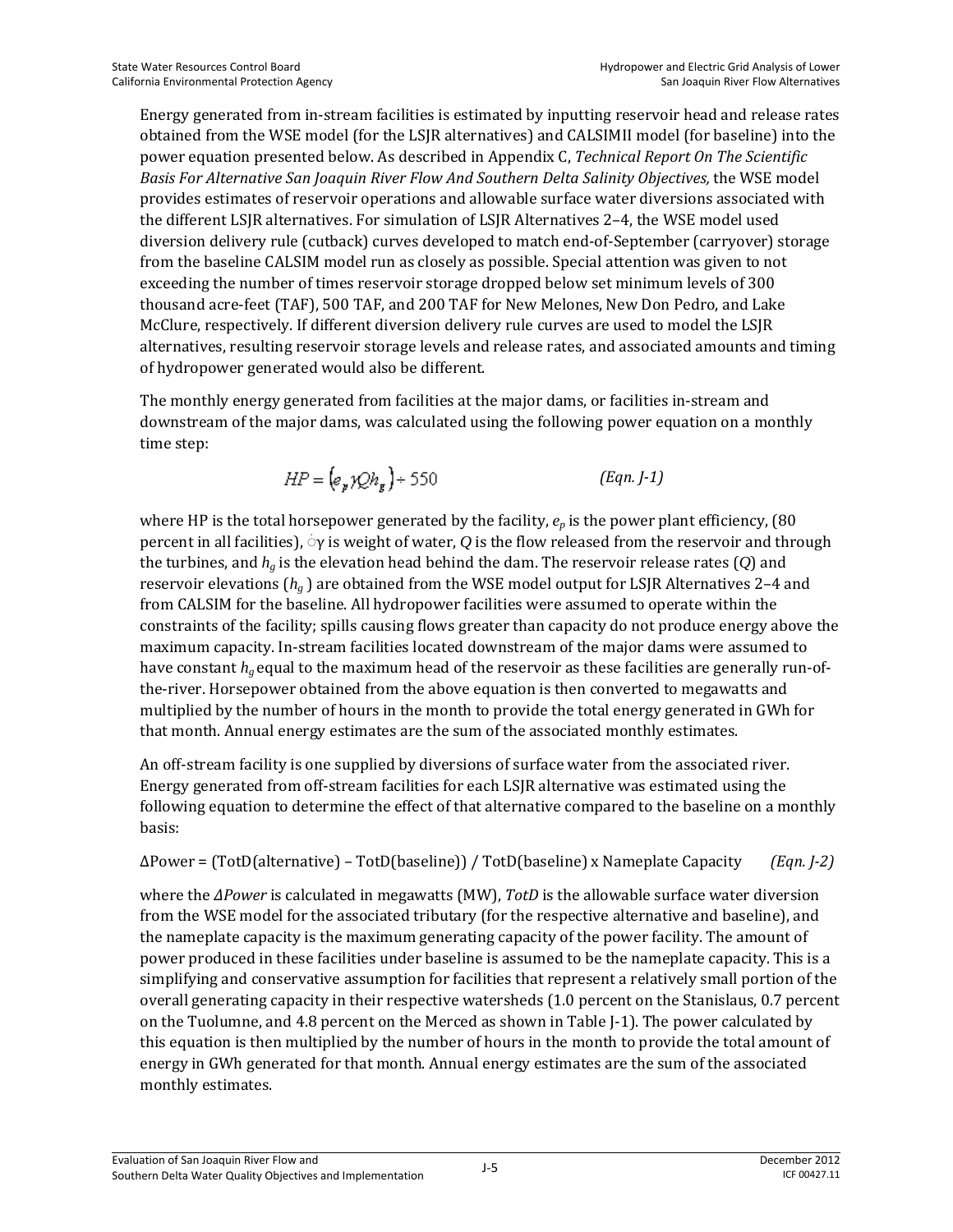Hydropower generated from facilities on reservoirs upstream of the major dams on the Stanislaus and Tuolumne Rivers is assumed to be unaffected by the LSJR alternatives. The storage capacity of these upstream reservoirs, as needed to shift flows between spring and summer months, is limited and much less than such capacity available downstream in the major reservoirs. The Merced River has no major hydropower reservoirs upstream of Lake McClure (New Exchequer Dam).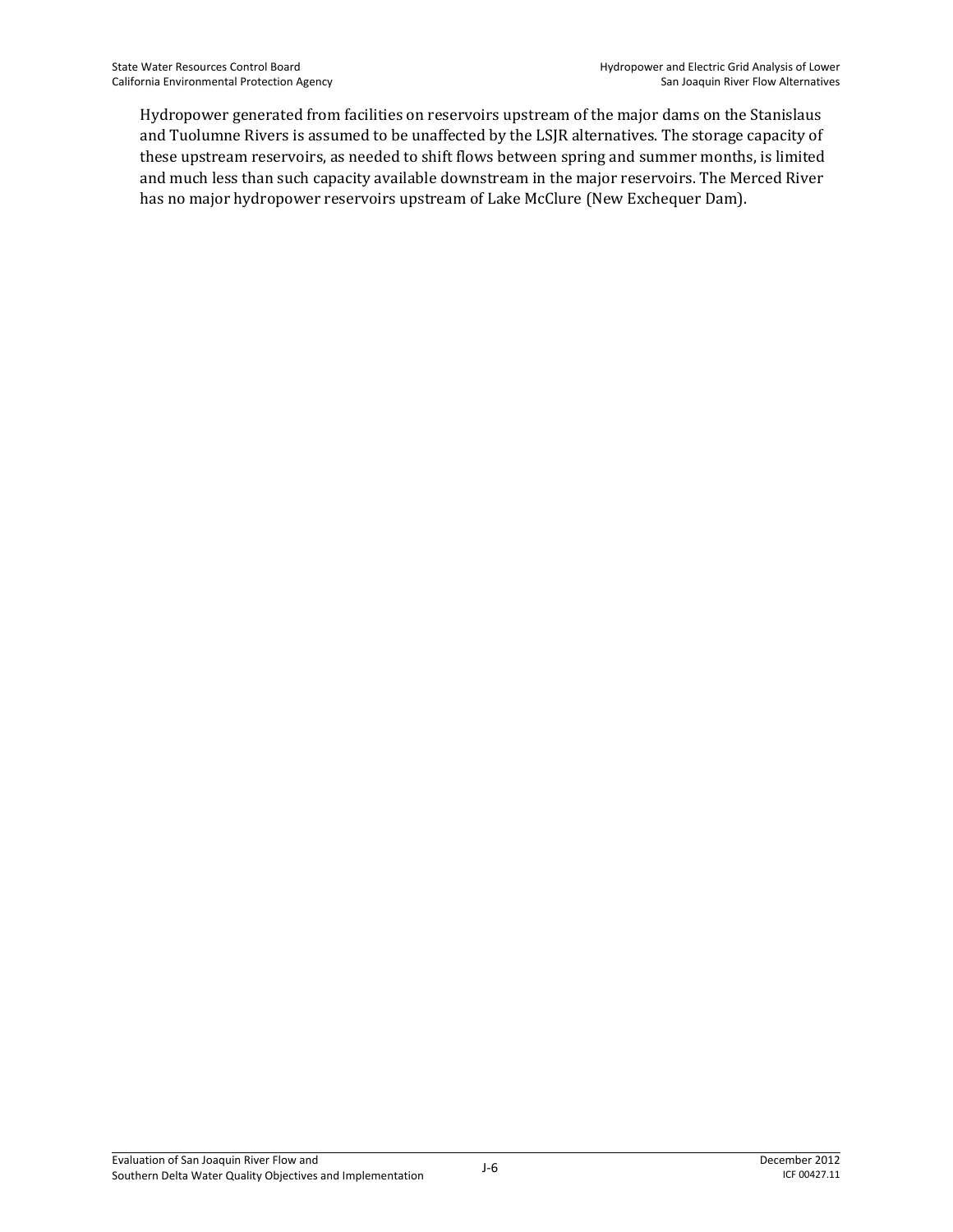| River<br><b>Basin</b> | Hydro-electric Power<br><b>Plant Name</b> | Nameplate<br>Capacity (MW) | % of Power<br>Capacity in Basin | <b>Location Relative to Rim</b><br>Dam |
|-----------------------|-------------------------------------------|----------------------------|---------------------------------|----------------------------------------|
|                       | Woodward                                  | 2.85                       | 0.4                             | Offline                                |
|                       | Frankenheimer                             | 5.04                       | 0.6                             | Offline                                |
|                       | Tulloch                                   | 17.10                      | 2.2                             | Inline                                 |
|                       | Angels                                    | 1.40                       | 0.2                             | Upstream                               |
|                       | Phoenix                                   | 1.60                       | 0.2                             | Upstream                               |
|                       | Murphys                                   | 4.50                       | 0.6                             | Upstream                               |
|                       | New Spicer                                | 6.00                       | $0.8\,$                         | Upstream                               |
| Stanislaus            | Spring Gap                                | 6.00                       | 0.8                             | Upstream                               |
|                       | Beardsley                                 | 9.99                       | 1.3                             | Upstream                               |
|                       | Sand Bar                                  | 16.20                      | 2.1                             | Upstream                               |
|                       | Donnells-Curtis                           | 72.00                      | 9.2                             | Upstream                               |
|                       | Stanislaus                                | 91.00                      | 11.6                            | Upstream                               |
|                       | Collierville Ph                           | 249.10                     | 31.8                            | Upstream                               |
|                       | <b>New Melones</b>                        | 300.00                     | 38.3                            | Rim Dam                                |
|                       | <b>Upstream Capacity</b>                  | 457.79                     | 58.5                            | NA                                     |
|                       | <b>Affected Capacity</b>                  | 324.99                     | 41.5                            | NA                                     |
|                       | <b>Stone Drop</b>                         | 0.20                       | 0.0                             | Offline                                |
|                       | Hickman                                   | 1.08                       | 0.2                             | Offline                                |
|                       | <b>Turlock Lake</b>                       | 3.30                       | 0.5                             | Offline                                |
|                       | La Grange                                 | 4.20                       | 0.7                             | Inline                                 |
|                       | <b>Upper Dawson</b>                       | 4.40                       | 0.7                             | Upstream                               |
| Tuolumne              | Moccasin Lowhead                          | 2.90                       | 0.5                             | Upstream                               |
|                       | Moccasin                                  | 100.00                     | 16.6                            | Upstream                               |
|                       | R C Kirkwood                              | 118.22                     | 19.6                            | Upstream                               |
|                       | Dion R. Holm                              | 165.00                     | 27.4                            | Upstream                               |
|                       | Don Pedro                                 | 203.00                     | 33.7                            | Rim Dam                                |
|                       | <b>Upstream Capacity</b>                  | 390.52                     | 64.8                            | NA                                     |
|                       | <b>Affected Capacity</b>                  | 211.78                     | 35.2                            | <b>NA</b>                              |
|                       | Fairfield                                 | 0.90                       | 0.8                             | Offline                                |
|                       | Reta - Canal Creek                        | 0.90                       | 0.8                             | Offline                                |
|                       | Merced ID - Parker                        | 3.75                       | 3.2                             | Offline                                |
|                       | Mcswain                                   | 9.00                       | 7.6                             | Inline                                 |
| Merced                | <b>Merced Falls</b>                       | 9.99                       | 8.4                             | Inline                                 |
|                       | New Exchequer                             | 94.50                      | 79.4                            | Rim Dam                                |
|                       | <b>Upstream Capacity</b>                  | 0.00                       | $0.0\,$                         | NA                                     |
|                       | <b>Affected Capacity</b>                  | 119.04                     | 100%                            | $\rm NA$                               |

### **Table J-1. List of Hydropower Facilities in the LSJR Watershed (CEC 2012).**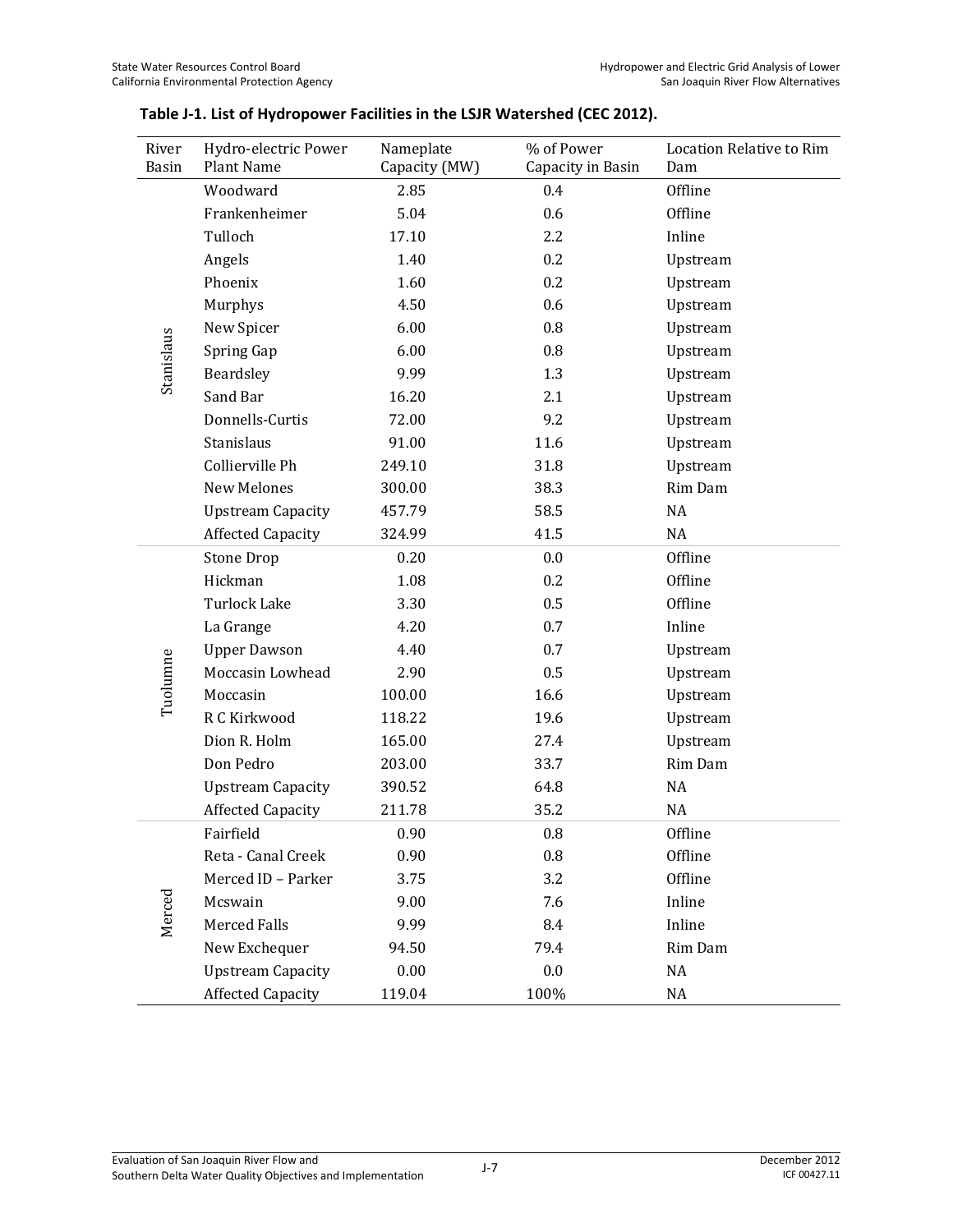## **J.2.2 Results**

Table J-2 contains a summary of the average annual change in total energy generation (GWh) on each of the tributaries due to the alternatives. Generally, as the percent of unimpaired flow alternative increases, the amount of energy generated annually is slightly reduced. These changes are also represented as a percent of baseline energy generation in Table J-3. .

The pattern of total monthly energy generation (over 82 years of simulation) from the entire LSJR watershed for the LSJR alternatives and baseline are presented in Figure J-2a and the associated average changes in monthly energy generation are presented in Figure J-2b. These figures show a general increase in energy being produced in May and June, as more flow (i.e., reservoir releases) is being provided in those months by the LSJR alternatives when compared to baseline. The decrease during July and August is due to a corresponding reduction in reservoir releases during those months. These effects are more pronounced as the percentage of unimpaired flow requirement of the LSJR alternatives increases.

The corresponding relative effect on revenues from hydropower generation will be slightly greater because the price of energy is generally less during February–June than during July and August. An evaluation of the corresponding revenue loss and associated economic effects is evaluated Chapter 18, *Economic Analyses*.

| Table J-2. Average Annual Baseline Energy Generation and Difference from Baseline by Tributary |  |
|------------------------------------------------------------------------------------------------|--|
| (GWh)                                                                                          |  |

| Alternative | <b>Stanislaus</b> | Tuolumne | Merced | Plan Area |
|-------------|-------------------|----------|--------|-----------|
| Baseline    | 577               | 628      | 403    | 1,607     |
| 20% UF      |                   | $-1$     |        |           |
| 40% UF      | $-20$             | $-11$    | -7     | $-38$     |
| 60% UF      | $-33$             | $-19$    | $-16$  | -68       |

Note: 20% unimpaired flow, 40% unimpaired flow, and 60% unimpaired flow is LSJR Alternative 2, 3, and 4, respectively.

#### **Table J-3. Average Annual Energy Generation Difference as Percent Change from Baseline by Tributary (Note: 20% Unimpaired Flow [UF], 40% Unimpaired Flow, and 60% Unimpaired Flow are LSJR Alternative 2, 3, and 4, Respectively).**

|                 | Stanislaus | Tuolumne | Merced  | Plan Area  |
|-----------------|------------|----------|---------|------------|
| Alternative     | (% dif)    | (% dif)  | (% dif) | $(\%$ dif) |
| <b>Baseline</b> | 0%         | $0\%$    | $0\%$   | $0\%$      |
| 20% UF          | 1%         | 0%       | $0\%$   | $0\%$      |
| 40% UF          | $-4%$      | $-2\%$   | $-2\%$  | $-2\%$     |
| 60% UF          | $-6%$      | $-3%$    | $-4%$   | $-4%$      |

GWh = gigawatt hours

UF = unimpaired flow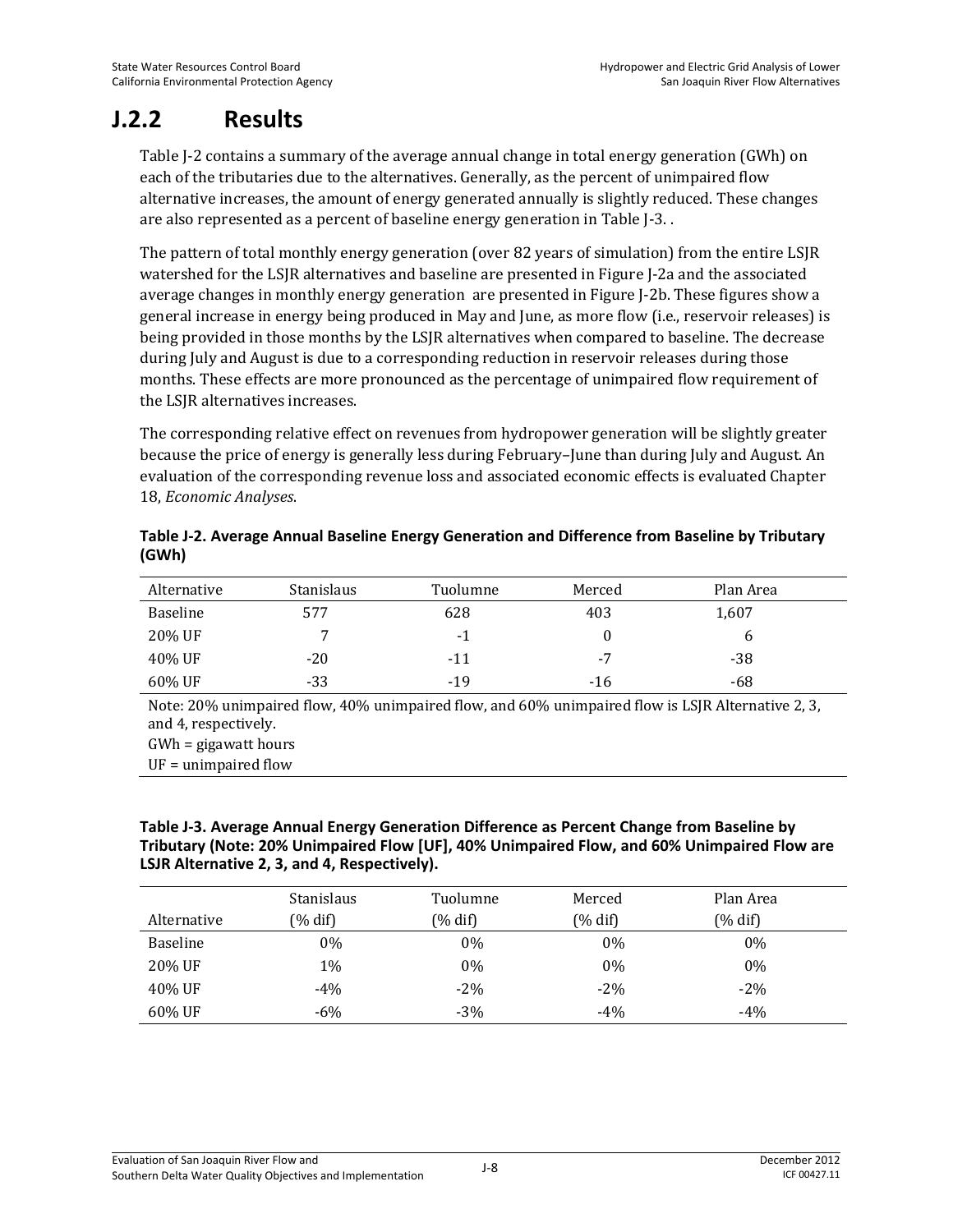

**Figure J-2. a) (top) Average (across 82 Years of Simulation) of Total Monthly Energy Generation (GWh = gigawatt hours) from Hydropower Facilities in the Stanislaus, Tuolumne, and Merced River Watersheds; and b) (bottom) the Change in Average (across 82 Years of Simulation) of Total Monthly Energy Generation (GWh) Compared to Baseline.**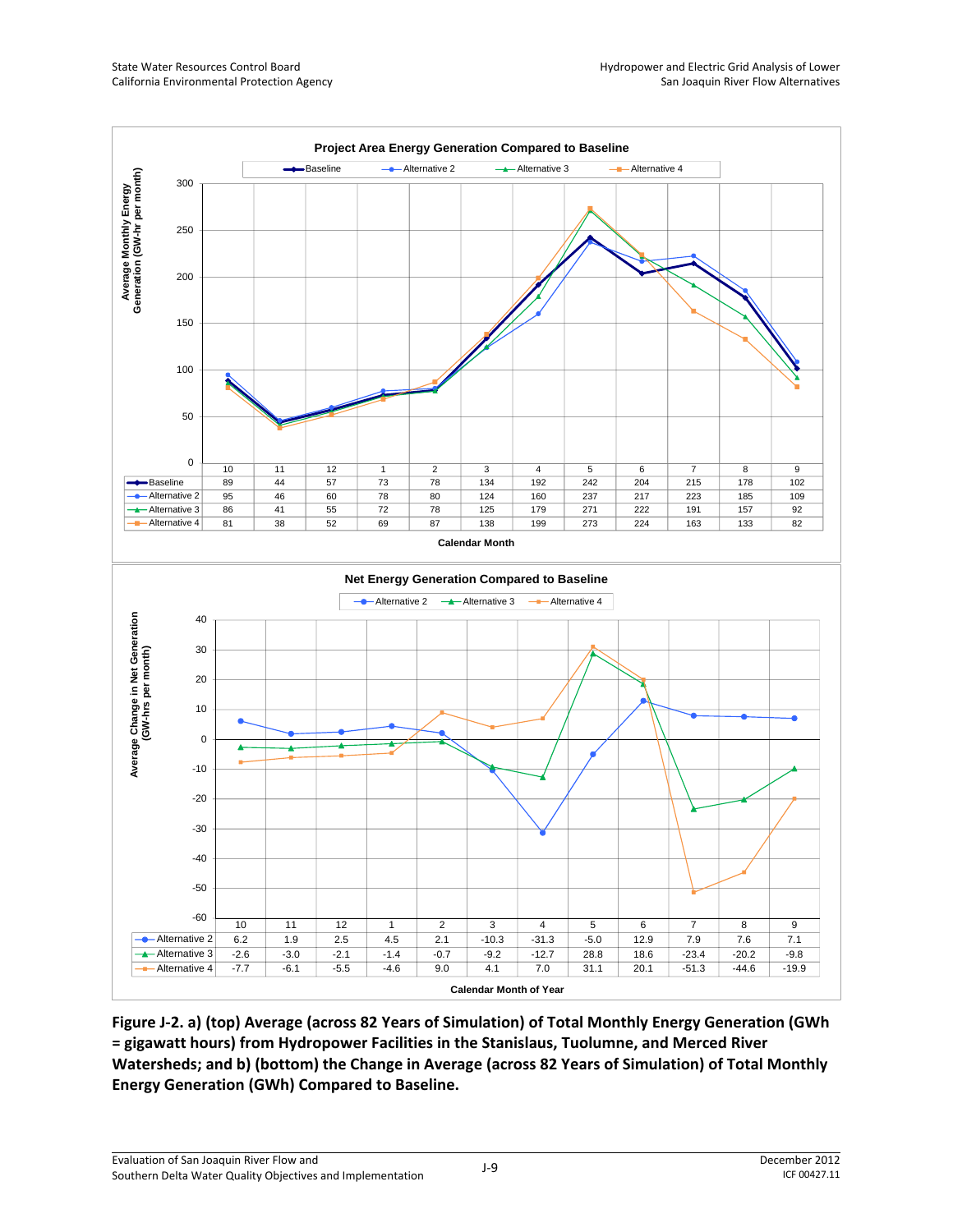# **J.3 Overview of the Transmission System in Central California**

The following is a brief overview of the transmission systems and the balancing authorities in which the three hydropower plants, New Melones, New Don Pedro, and New Exchequer are located.4 The balancing authorities are listed in Table J-4 and discussed in the sections below. This information is discussed to provide context for the capacity reduction calculation and power flow analysis discussed in Section J.4, *Hydropower Generating Capacity and Electric Grid Analysis*.

| Power Plant                                                         | <b>Balancing Authority</b>                     |  |  |
|---------------------------------------------------------------------|------------------------------------------------|--|--|
| New Exchequer                                                       | California Independent System Operator (CAISO) |  |  |
| New Melones                                                         | Sacramento Municipal Utility District (SMUD)   |  |  |
| Turlock Irrigation District (TID-68%) and SMUD-32%<br>New Don Pedro |                                                |  |  |
| Source: SNL Financial LC. Distributed under license from SNL        |                                                |  |  |

Note: Don Pedro Hydro Power Plant is jointly owned by TID and Modesto Irrigation District (MID). SMUD performs the Balancing Authority function for MID's portion of the plant while TID is the balancing authority for its portion.

# **J.3.1 California Independent System Operator**

The California Public Utilities Commission (CPUC) adopted the Resource Adequacy (RA) program in 2004 with the twin objectives of providing sufficient resources to the California Independent System Operators (CAISO) to ensure the safe and reliable operation of the grid in real time; and providing appropriate incentives for the siting and construction of new resources needed for reliability in the future (CPUC 2011). As part of the RA program, each load serving entity (LSE) is required to procure enough resources to meet 100 percent of its total forecast load plus a 15 percent reserve. In addition, each LSE is required to file with CPUC demonstrating procurement of sufficient local RA resources to meet its RA obligations in transmission-constrained local areas. Each year CAISO performs the Local Capacity Technical Study (LCT Study) to identify local capacity requirements within its territory. The results of this study are provided to CPUC for consideration in its RA program. These results are also be used by CAISO for identifying the minimum quantity of local capacity necessary to meet the North American Electric Reliability Corporation (NERC) reliability criteria used in the LCT Study (California Independent System Operator 2010).

The LCT Study identifies the local capacity rrequirement (LCR) under normal and contingency system conditions. The three system conditions under which LCR is evaluated are given below:

 $\bullet$  Category A : No Contingencies

- Category  $B: Loss$  of a single element  $(N-1)$
- Category C: Category B contingency followed by another Category B contingency but with time between the two to allow operating personnel to make any reasonable and feasible adjustments to the system to prepare for the second Category B contingency.

<sup>4</sup> Entities responsible for maintaining load-generation balance in their area and supporting the frequency of the interconnected system.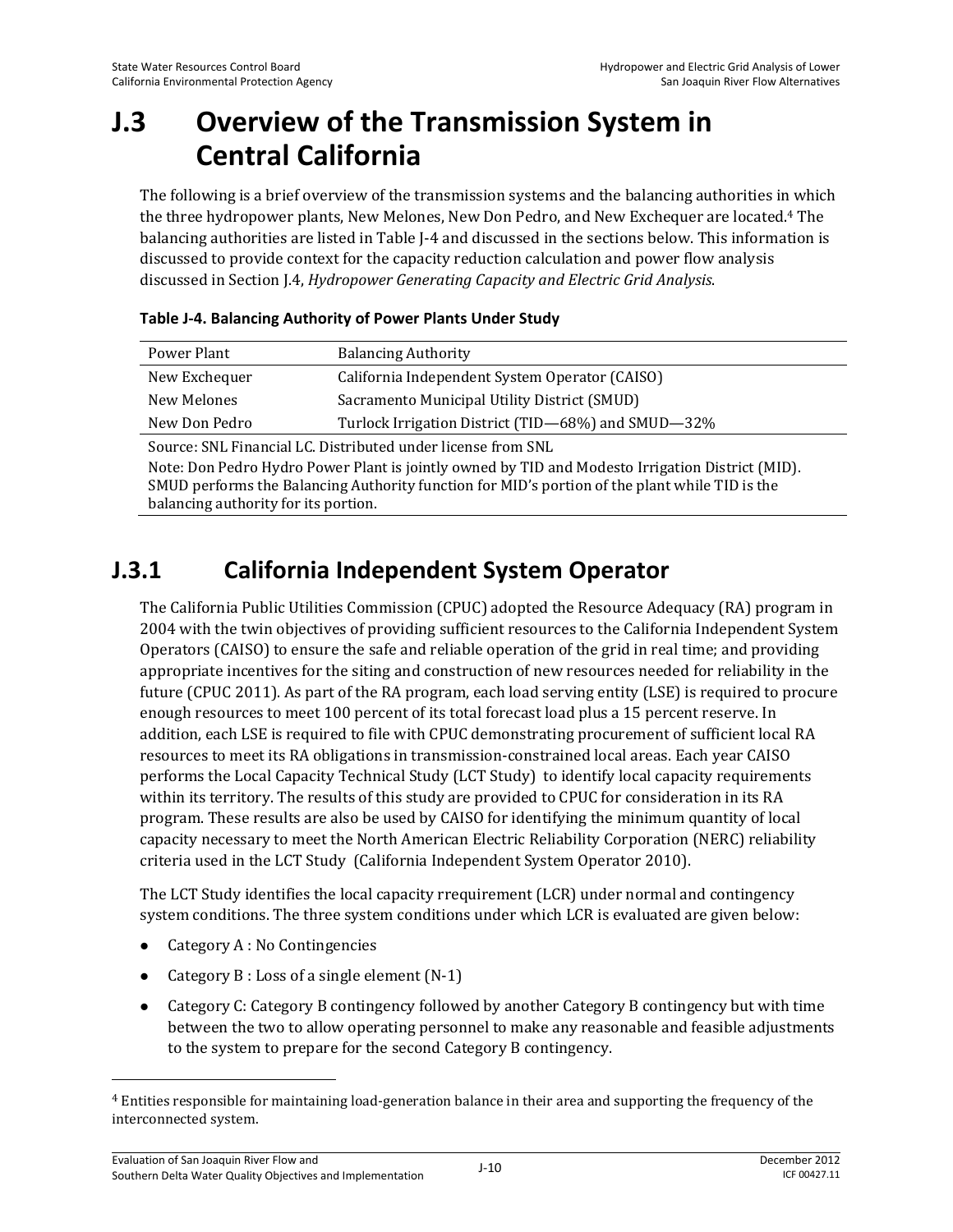For any given area or sub-area, the requirement for Category A, B, and C are compared and the most stringent one will dictate that area's LCR requirement. Figure J-3 shows the 10 LCR areas in CAISO for study year 2012. The New Exchequer hydropower plant lies in the Greater Fresno LCR area. The Greater Fresno LCR area is therefore discussed briefly below.



**Figure J-3. Local Capacity Area Map of CAISO (Source: CAISO 2010b)**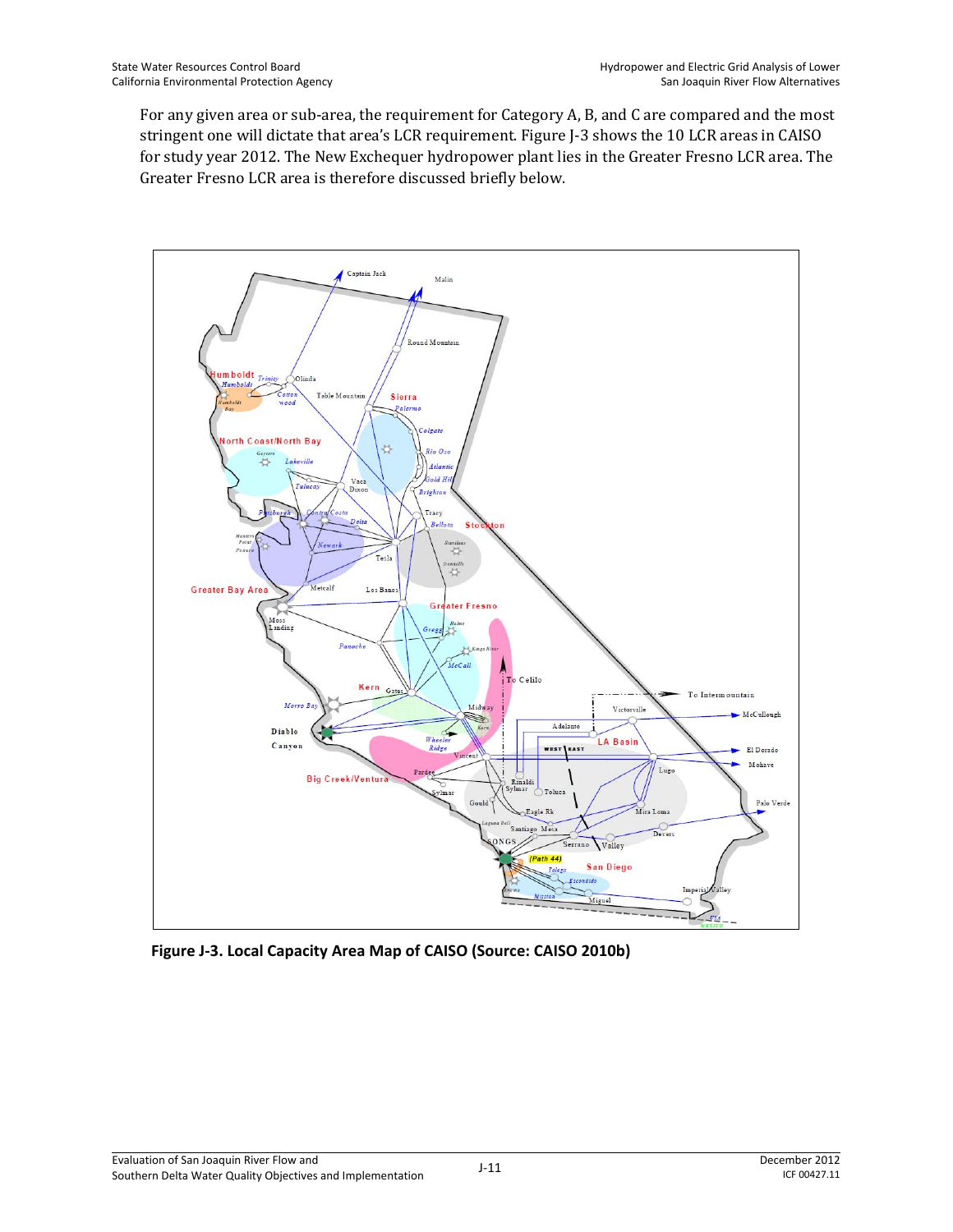### **Locational Capacity Requirement in Greater Fresno Area**

Table J-5 shows the historical LCR, peak load, and total dependable local area generation for the Greater Fresno area. The exhibit also shows the LCR as a percentage of the total dependable local generation. For example, in 2011, the LCR in Greater Fresno was 2,448 MW while the peak load stood at 3,306 MW; the LCR was 74 percent of the peak load. At the same time, the total dependable generation stood at 2,919 MW which meant that the LCR was 84 percent of the total dependable generation. In other words, in 2011 Greater Fresno had sufficient local resources available to meet its LCR requirements.

| Year                                                               | $LCR$ (MW) | Peak Load<br>(MW) | LCR as $%$ of<br>Peak Load | Dependable Local Area<br>Generation (MW) | LCR as % of Total<br>Area Generation |
|--------------------------------------------------------------------|------------|-------------------|----------------------------|------------------------------------------|--------------------------------------|
| 2006                                                               | 2,837      | 3,117             | 91                         | 2,651                                    | 107                                  |
| 2007                                                               | 2,219      | 3,154             | 70                         | 2,912                                    | 76                                   |
| 2008                                                               | 2,382      | 3,260             | 73                         | 2,991                                    | 80                                   |
| 2009                                                               | 2,680      | 3,381             | 79                         | 2,829                                    | 95                                   |
| 2010                                                               | 2,640      | 3,377             | 78                         | 2,941                                    | 90                                   |
| 2011                                                               | 2,448      | 3,306             | 74                         | 2,919                                    | 84                                   |
| Source: Year 2006 to 2011 Local Capacity Technical Analysis, CAISO |            |                   |                            |                                          |                                      |

|  |  | Table J-5. Local Capacity Needs vs. Peak Load and Local Area Generation for Greater Fresno Area |
|--|--|-------------------------------------------------------------------------------------------------|
|--|--|-------------------------------------------------------------------------------------------------|

MW = megawatts

CAISO also identifies sub-areas within the larger LCR area. It is possible that the sub-areas are resource deficient even though the larger area may have sufficient resources to meet its LCR requirement. For 2011, Greater Fresno LCR area was divided into three sub-areas: Wilson, Herndon, and Henrietta. While Wilson and Herndon had sufficient resources to meet their LCR requirement, Henrietta showed a deficiency of 4 MW under Category C contingency conditions.

The Wilson sub-area largely defined constraints on importing power into Fresno. For year 2011, the most critical contingency was the loss of the Melones-Wilson 230 kilovolt (kV) line concurrent with one of the Helms units out of service. The worst overload under this contingency occurred on the Warnerville-Wilson 230 kV line and established an LCR of 1,997. A number of generation units in the Wilson sub-area were found to be capable of reducing the overload on this line with varying degree of effectiveness. New Exchequer was one of these units.

In 2011, the most critical contingency for the Herndon sub-area was the loss of the Herndon #1 230/115 kV transformer concurrent with Kerckhoff II generator out of service, which established an LCR of 1,132 MW in 2011 as the minimum generation capacity necessary for reliable load serving capability within this sub-area.

In the Henrietta sub-area, the two most critical contingencies—loss of Henrietta 230/70 kV transformer bank #4 and GWF Power unit, and loss of Henrietta 230/70 kV transformer bank #4 and one of the Henrietta-GWF Henrietta 70 kV lines—together established a local capacity need of 57 MW in 2011 as the minimum capacity necessary for reliable load serving capability within this sub-area. However, under the Category C contingency, the LCR in Henrietta exceeded the total dependable generation by 4 MW for the year 2011, implying that load would need to be shed if the most critical category C contingency were to occur.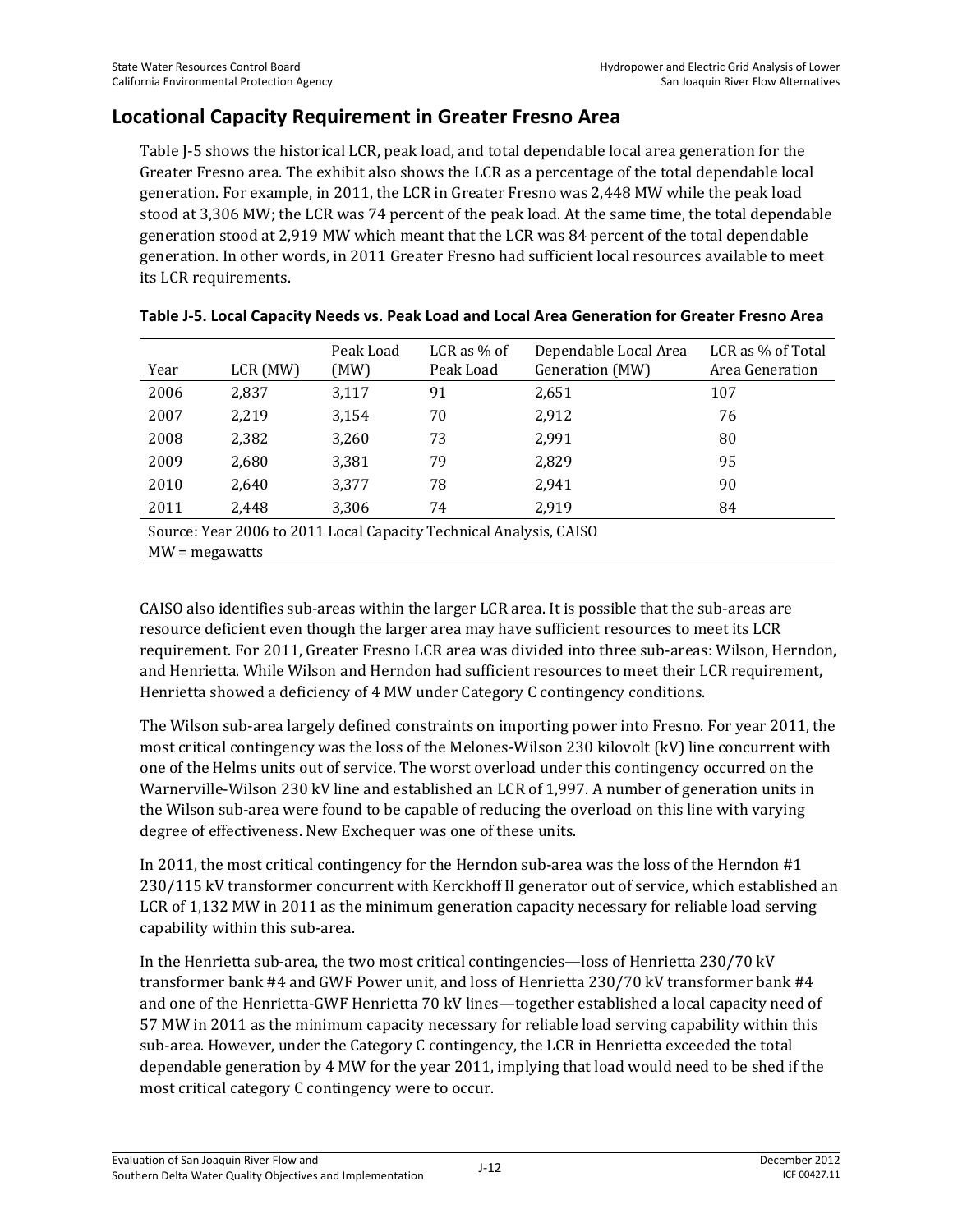### **Transmission Expansion Plans and New Generator Additions**

In the board-approved 2010/2011 transmission plan, CAISO identified a number of transmission upgrades that are needed in the Greater Fresno area to maintain system reliability between 2011 and 2020. PG&E proposed a number of projects to mitigate these reliability violations during the 2010 request window (CAISO 2011). Table J-6 lists the major PG&E projects that were found to be needed by CAISO to maintain system reliability in the Greater Fresno Area.

| <b>Transmission Project Name</b>                 | Purpose                                                                                                   | In-Service Date |
|--------------------------------------------------|-----------------------------------------------------------------------------------------------------------|-----------------|
| Kerckhoff PH #2-<br>Oakhurst 115 kV Line Project | Relieve expected overload on the Corsgold to<br>Oakhurst 115 kV line under 2016-2020 system<br>conditions | 2015            |
| Wilson 115 kV Area<br>Reinforcement Project      | Relieve a number of reliability violations expected<br>under 2015-2020 system conditions                  | 2015            |
| Oro Loma 70 kV Area<br>Reinforcement Project     | Relieve overloads on lines and transformers in the<br>Oro Loma Area under 2015–2020 system<br>conditions  | 2015            |
| Source: PG&E, 2010<br>$kV = kilovolt$            |                                                                                                           |                 |

#### **Table J-6. Reliability Based Transmission Projects in Greater Fresno**

A number of generators are also seeking interconnection in the Greater Fresno Area between now and 2014. Table J-7 provides a list of selected projects that are at an advanced stage of the interconnection process.

| Fuel Type                                          | <b>Interconnecting Sub-Station</b> | Capacity | <b>Expected In-Service Date</b> | County |
|----------------------------------------------------|------------------------------------|----------|---------------------------------|--------|
| Natural Gas                                        | Gates Substation 230 kV bus        | 600      | 6/1/2014                        | Kings  |
| Natural Gas                                        | Henrietta Substation 70 kV bus     | 150      | 5/31/2013                       | Kings  |
| Solar                                              | Jacobs Corner Substation 70 kV bus | 20       | 4/2/2012                        | Kings  |
| Solar                                              | Jacobs Corner Substation 70 kV bus | 20       | 5/1/2012                        | Kings  |
| Solar                                              | Jacobs Corner Substation 70 kV bus | 20       | 6/1/2012                        | Kings  |
| Solar                                              | Arco Substation 70 kV bus          | 20       | 6/30/2013                       | Kings  |
| Solar                                              | Corcoran-Kingsburg #1 115 kV line  | 20       | 8/1/2013                        | Kings  |
| Solar                                              | Henrietta-Guernsey 70 kV           | 20       | 12/31/2011                      | Kings  |
| Solar                                              | Oro Loma 115 kV                    | 20       | 12/25/2011                      | Merced |
| Solar                                              | Dairyland—Legrand 115 kV           | 20       | 1/1/2012                        | Madera |
| Solar                                              | Henrietta-Tulare Lake 70 kV        | 20       | 12/31/2012                      | Kings  |
| Solar                                              | Henrietta Sub 70 kV Bus            | 20       | 12/31/2012                      | Kings  |
| Solar                                              | Arco 70 kV                         | 20       | 1/15/2013                       | Kings  |
| Source: CAISO 2012 Generator Interconnection Queue |                                    |          |                                 |        |
| kV = kilovolt                                      |                                    |          |                                 |        |

#### **Table J-7. Expected New Generator Additions in Greater Fresno**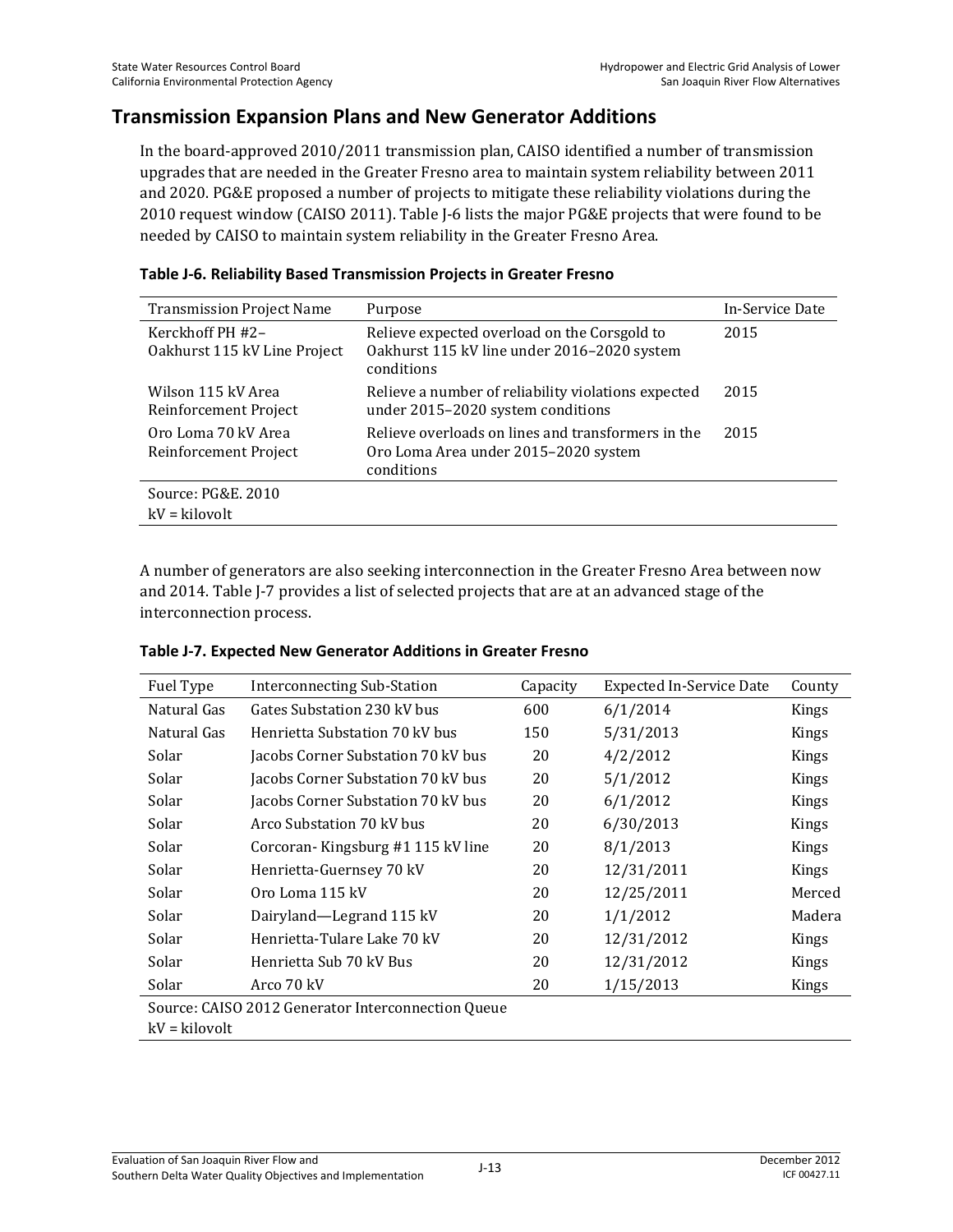## **J.3.2 Ancillary Service Market**

CAISO procures various ancillary services in the market. In the day-ahead and real-time markets, CAISO procures regulation reserve, spinning reserve, and non-spinning reserve. In the hour-ahead market, it procures only operating reserves, which comprise spinning and non-spinning reserves. The ancillary services procured in the market are defined below.

- Regulation Reserves: The generating resources that are running and synchronized with the grid, which can provide reserve capacity so that the operating levels can be increased or decreased within 10 minutes through Automatic Generation Control (AGC) signal based on the regulating ramp rate of the resource. CAISO operates two distinct capacity markets for this service, upward and downward regulation reserve.
- Spinning Reserves: Reserved capacity provided by generating resources that are running with additional capacity that is capable of ramping over a specified range within 10 minutes and able to run for at least 2 hours. CAISO needs this reserve to maintain system frequency stability during emergency operating conditions.
- Non-Spinning Reserves: Reserved capacity provided by the generating resources that are available but not running. These generating resources must be capable of being synchronized to the grid and ramping to a specified level within 10 minutes, and then able to run for at least 2 hours. The CAISO needs non-spinning reserve to maintain system frequency stability during emergency conditions.

The market participants (i.e., electricity providers) can self-provide any or all of these ancillary service products, bid them into the CAISO markets, or purchase them from CAISO. The same resource capacity may be offered for more than one ancillary service into the same CAISO market at the same time. In addition, resources that have registered with a metered subsystem (MSS) that has elected the load following option may submit self-provision bids for load following up and load following down. Scheduling coordinators (SCs) simultaneously submit bids to supply the ancillary service products to CAISO in conjunction with their preferred day-ahead and hour-ahead schedules.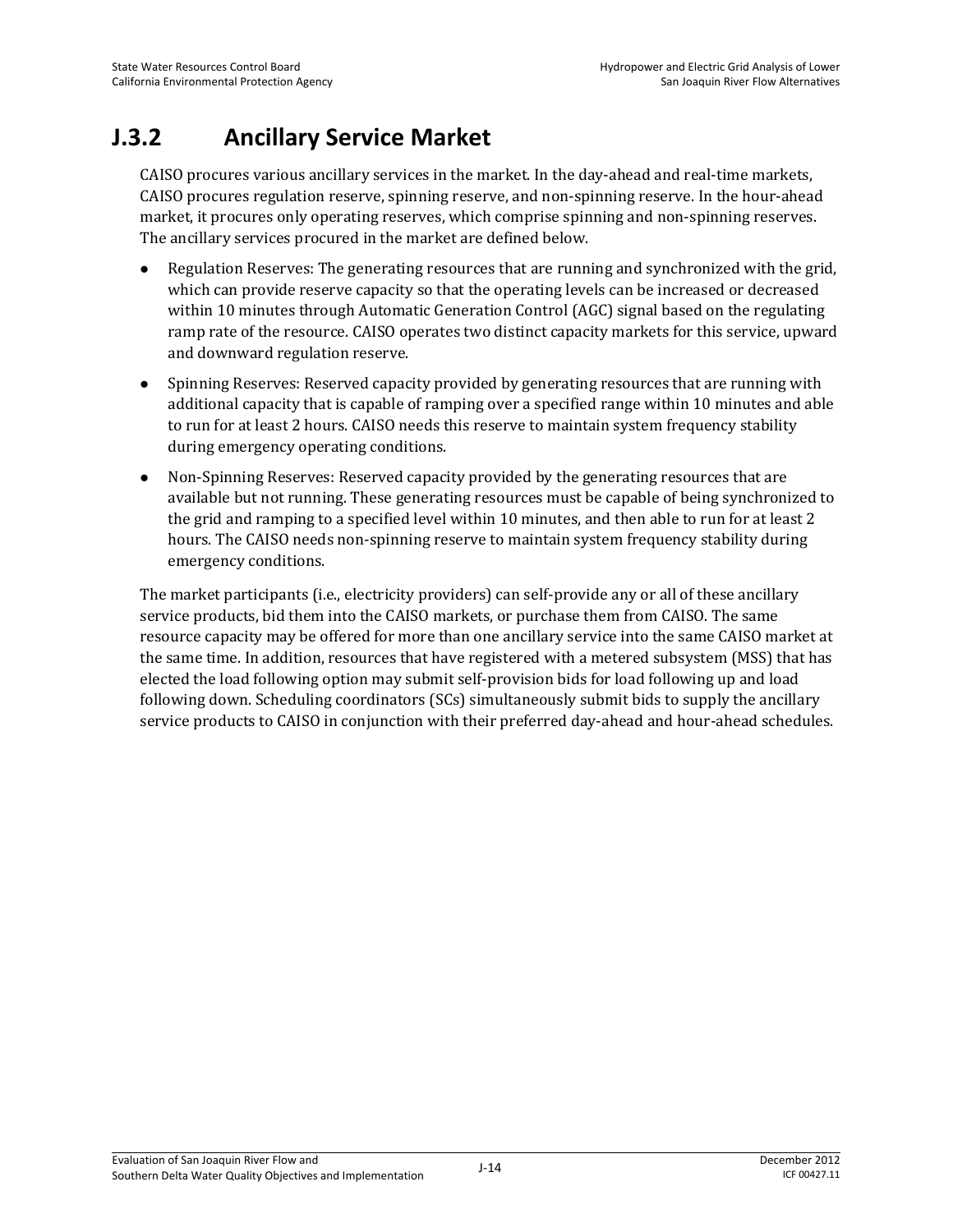## **J.3.3 Sacramento Municipal Utility District**

The Sacramento Municipal Utility District (SMUD), established in 1946, is the nation's sixth largest community-owned electric utility in terms of customers served (approximately 590,000) and covers a 900 square-mile area that includes Sacramento County and a small portion of Placer County. The service territory of SMUD is shown in Figure J-4.



**Figure J-4. SMUD Service Territory in California (Source: CEC 2012)**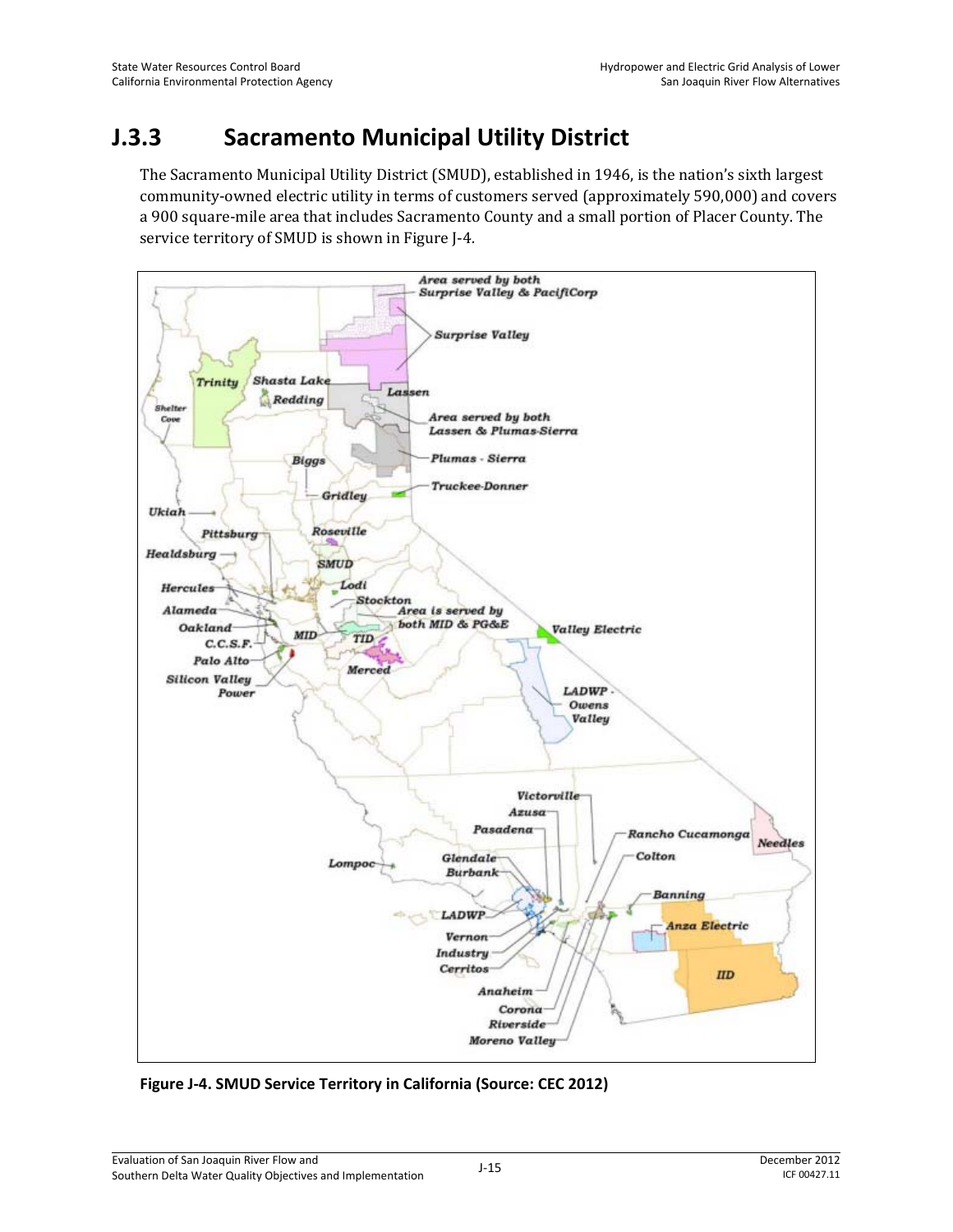As part of the biennial resource adequacy and resource plan assessments for publically owned utilities, California Energy Commission (Commission) published its biennial report in November 2009 detailing the need and availability of generation resources to meet the future load and planning reserve margin requirements within the territory of publically owned utilities (California Energy Commission 2009). The report indicates that SMUD will be able to meet its resource adequacy requirements in the near term; however, in 2018 SMUD's generation resources may not be sufficient to meet its load and planning reserve margin obligations. The deficiency expected in 2018 is estimated at 347 MW, but the Commission does not expect this to be an issue due to the lead time available to resolve the expected deficiency.

### **Transmission Expansion Plans and New Generator Additions**

SMUD also carries out an annual 10-year transmission planning process to ensure that NERC and Western Electricity Coordinating Council (WECC) Reliability Standards are met each year of the 10 year planning horizon. Major projects that have been proposed in the 2010 transmission plan for the 2016 to 2020 time period are listed in Table J-8 (Sacramento Municipal Utility District 2010). These projects are expected to improve the reliability of SMUD's electric system as well as increase its load serving capability.

| Project Name                                                                 | <b>Project Description</b>                                                              | Expected In-<br>Service Date |
|------------------------------------------------------------------------------|-----------------------------------------------------------------------------------------|------------------------------|
| Franklin 230/69 kV Substation                                                | New Distribution Substation                                                             | May 31, 2016                 |
| O'Banion-Sutter 230 kV Double Circuit<br><b>Transmission Line Conversion</b> | Add circuit breakers to convert<br>O'Banion-Sutter line to double circuit<br>tower line | May 31, 2016                 |
| Installation of 200 MVAr transmission<br>capacitors                          | Install transmission capacitors                                                         | May 31, 2019                 |
| 400 MW Iowa Hill Pump Storage Facility                                       | New Hydropower Plant in the Upper<br>American River Project                             | May 31, 2020                 |
| Lake-Folsom 230 kV and Folsom -<br>Orangevale 230 kV Reconductoring          | Reconductor the Lake-Folsom –<br>Orangevale 230 kV Lines                                | May 31, 2020                 |
| $kV = kilovolt$                                                              |                                                                                         |                              |
| $MW = megawatts$                                                             |                                                                                         |                              |

#### **Table J-8. Proposed Transmission Upgrades in SMUD 2016–2020**

The New Melones Power Plant physically resides in the CAISO Balancing Authority (BA) Area. However, Sierra Nevada Region (SNR)5, SMUD, and the CAISO operate New Melones as a pseudo-tie generation export from CAISO into the SMUD BA Area (Western 2010). This arrangement implies that New Melones is electronically and operationally included as part of the SMUD BA Area. For purposes of qualifying capacity, SNR has designated the New Melones Power Plant as part of the Central Valley Project (CVP) resource in the SMUD BA Area. The location of New Melones is shown in Figure J-1.

<sup>5</sup> Western, Sierra Nevada Region (SNR), is a certified scheduling coordinator and an LSE for certain loads and resources within the CAISO Balancing Authority Area.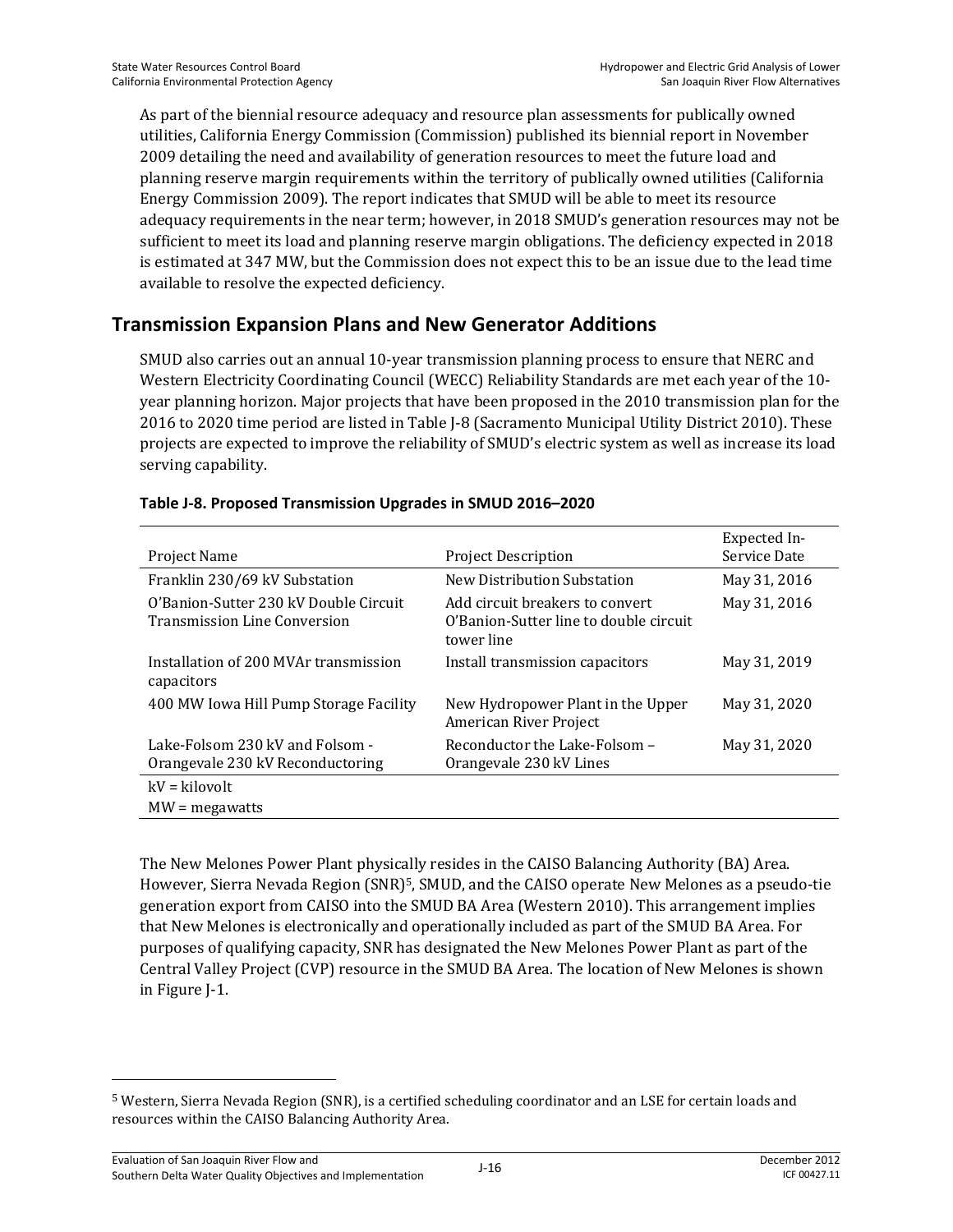## **J.3.4 Turlock Irrigation District**

The Turlock Irrigation District (TID) operates as a BA located between Sacramento and Fresno in California's Central Valley (California Transmission Planning Group 2011). Westley 230 kV and Oakdale 115 kV lines provide import access for TID. The TID BA incorporates all 662 square miles of TID's electric service territory (Figure J-5) as well as a 115 kV loop with three 115 kV substations owned by the Merced Irrigation District (Merced ID). The Merced ID facilities are interconnected to TID's August and Tuolumne 115 kV substations and are located just south of TID's service territory and north of the city of Merced. TID is the majority owner and operating partner of the Don Pedro Hydroelectric Project, with 68.46 percent ownership; MID has a 31.54 percent ownership.



**Figure J-5. Turlock Irrigation District Service Area (Source: California Transmission Planning Group 2011)** 

### **Transmission Expansion Plans and New Generator Additions**

TID is currently working on two major generation projects. One of these, the Almond 2 Power Plant, has been approved by the board of directors while the Red Mountain Bar Pumped Storage Power Plant project is in the study phase. Key characteristics and benefits of these projects are summarized in Table J-9 (TID 2011).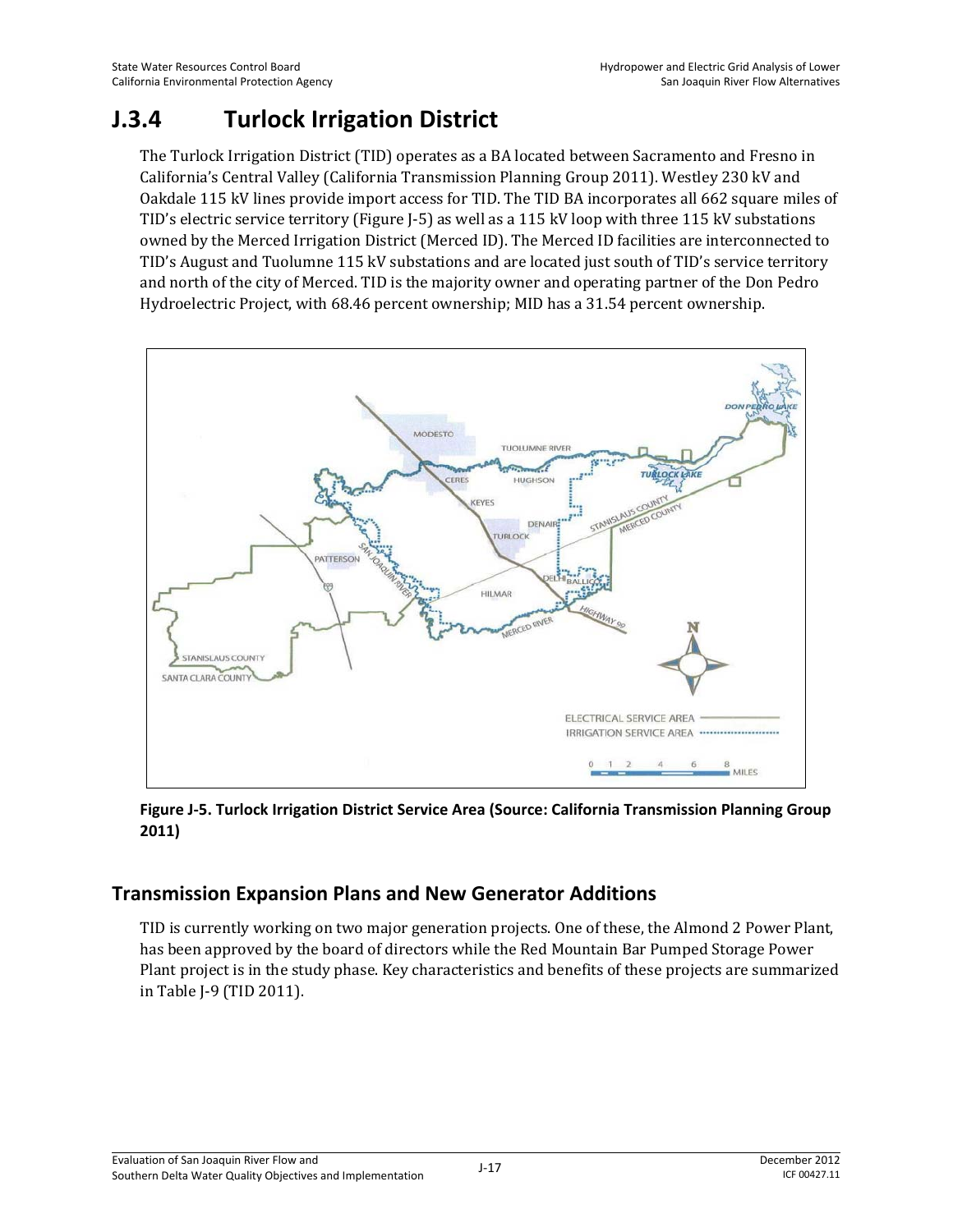| Project Name                                                | <b>Key Characteristics</b>                                                                                  | Project Objective(s)                                                                                                                                                                                                                                                                                            | Expected<br>In-Service<br>Date |
|-------------------------------------------------------------|-------------------------------------------------------------------------------------------------------------|-----------------------------------------------------------------------------------------------------------------------------------------------------------------------------------------------------------------------------------------------------------------------------------------------------------------|--------------------------------|
| Almond 2<br>Power Plant<br>(174 MW)                         | Natural-gas fired<br>simple-cycle peaking<br>power generation<br>facility. Located in<br>Stanislaus County. | Meet reliability obligations as a Balancing<br>Authority.<br>Improve the economy, efficiency, and flexibility<br>of the District's electrical system, including the<br>integration of intermittent renewable resources.                                                                                         | 2012                           |
| Red<br>Mountain<br><b>Bar Pumped</b><br>Storage (880<br>MW) | Joint project with MID.<br>Located near Sonora<br>in Tuolumne County.                                       | Proposes to use the existing Don Pedro<br>Reservoir as the lower pool from which to pump<br>water to a newly constructed upper reservoir.<br>Improve reliability of the electric grid by quickly<br>replacing solar and wind generated electricity<br>that could vary significantly with weather<br>conditions. |                                |
| $MW = megawatts$                                            |                                                                                                             |                                                                                                                                                                                                                                                                                                                 |                                |
|                                                             | $MID = Modesto Irrigation District$                                                                         |                                                                                                                                                                                                                                                                                                                 |                                |

#### **Table J-9. Summary of Almond 2 and Red Mountain Bar Power Plants**

# **J.4 Effects on Generating Capacity and Electric Grid**

In Section J.2, *Energy Generation Effects*, the total annual or monthly amounts of energy generated (in GWh) by each LSJR alternative and the baseline were estimated and compared. This section considers the effect of the LSJR alternatives on the amount of available power generating capacity during the peak energy-use months of July and August (peak generating capacity) from the major hydropower facilities in the LSJR watershed (New Melones, New Don Pedro, and New Exchequer) and the corresponding potential to affect the functioning of the electric grid (power flow assessment) during the peak energy-use months of July and August.

## **J.4.1 Peak Generating Capacity**

Peak generating capacity, expressed as megawatts (MW), refers to the available generating capacity during the peak energy-use months of July and August. This is the power that can be generated with full design flow through the turbines at a given set of reservoir storage elevation conditions as estimated by the WSE on average during July and August. As the storage elevation in the reservoir is increased, the generating capacity at full flow through the turbines is increased. The *Water Supply Effects Model—SJR Tributaries* as developed by State Water Resources Control Board of California was used to estimate the end-of-month reservoir storage elevations and monthly release rates for each LSJR alternative and baseline across the 82-year period between water years 1922 and 2003.

Generating capacity during July and August is calculated based on estimates of the available head (i.e. the difference between end-of-month reservoir storage elevation and tail-water elevation) for generating electric power. Table J-10 shows the maximum head (i.e. difference between the maximum elevation and tail-water elevation), and the corresponding maximum capacity for the New Melones, Don Pedro, and New Exchequer hydropower facilities. Since the power generation capacity in MW is directly proportional to the available head, the available capacity of affected hydropower plants in any month under each LSJR alternative was estimated by prorating the maximum plant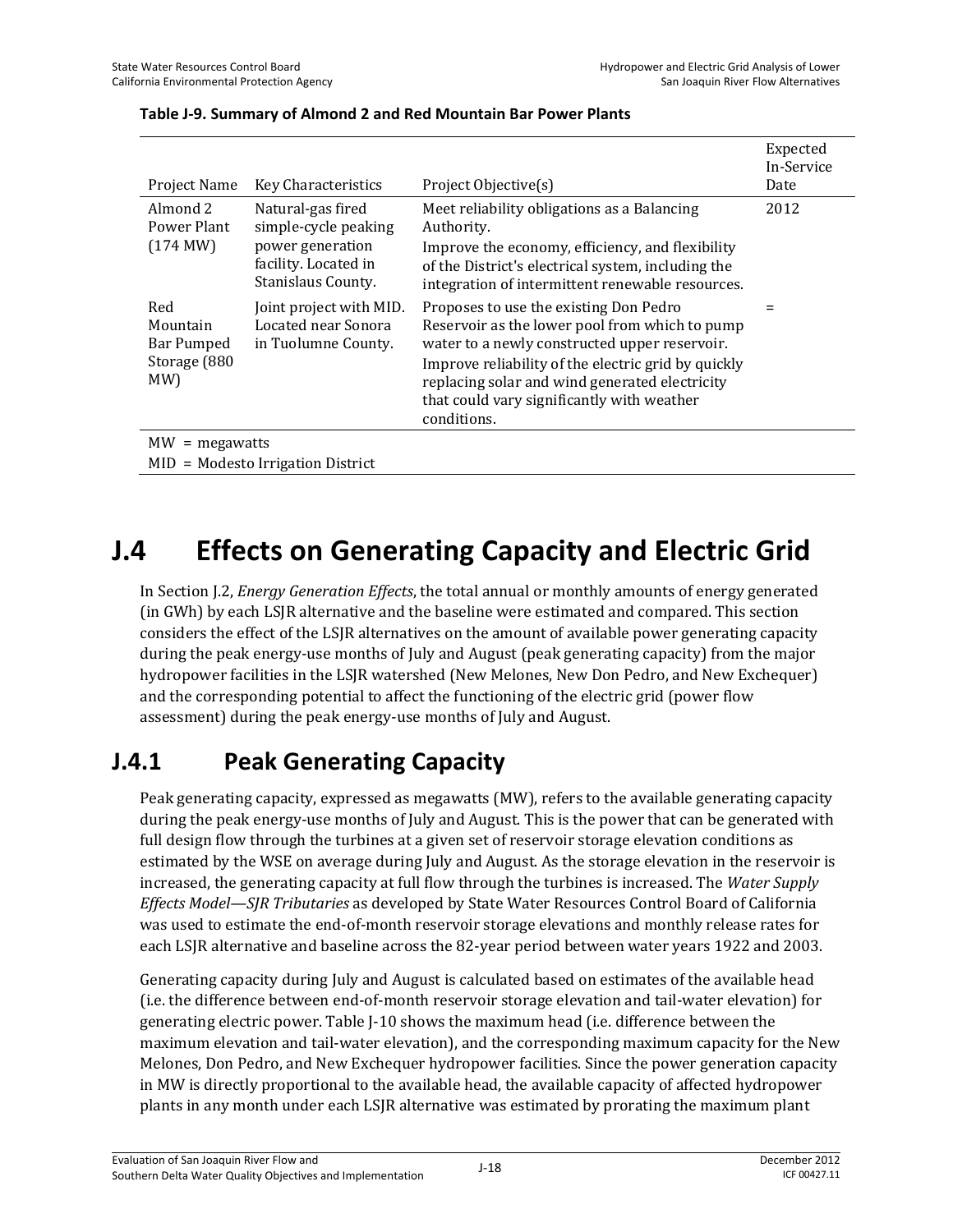capacity by the available head estimated from the WSE model. For example, if for any month, the model estimated available head for New Melones was 500 feet, then using the maximum head and maximum capacity values from Table J-10, its available capacity for that month was estimated at 256 MW (300 MW x [500 feet/585 feet]).

| Power Plants    | Maximum<br>Elevation (Feet) | Tail-water<br>Elevation (Feet) | Maximum<br>Head (Feet) | Maximum<br>Capacity (MW) |
|-----------------|-----------------------------|--------------------------------|------------------------|--------------------------|
| New Melones     | 1,088                       | 503                            | 585                    | 300                      |
| Don Pedro       | 830                         | 310                            | 520                    | 203                      |
| New Exchequer   | 867                         | 400                            | 467                    | 95                       |
| $MW = megawatt$ |                             |                                |                        |                          |

|  |  |  |  | Table J-10. Existing Maximum Power Generation Capacity |  |
|--|--|--|--|--------------------------------------------------------|--|
|--|--|--|--|--------------------------------------------------------|--|

Figures J-6 and J-7 present the total available generating capacity (MW) from New Melones, Don Pedro and New Exchequer using this approach for peak demand months July and August respectively across the 82 years of WSE simulated hydrology for the LSJR alternatives and baseline. These figures show little change in the distribution of available generation capacity in both of these months for LSJR Alternatives 3 and 4, and a slight increase for LSJR Alternative 2 when compared to the baseline.



**Figure J-6. Exceedance Plot of Total Generating Capacity (megawatts) in July, Across 82 Years of Simulation, from the Three Major Tributary Hydropower Facilities, Comparing LSJR Alternatives 2– 4 and Baseline.**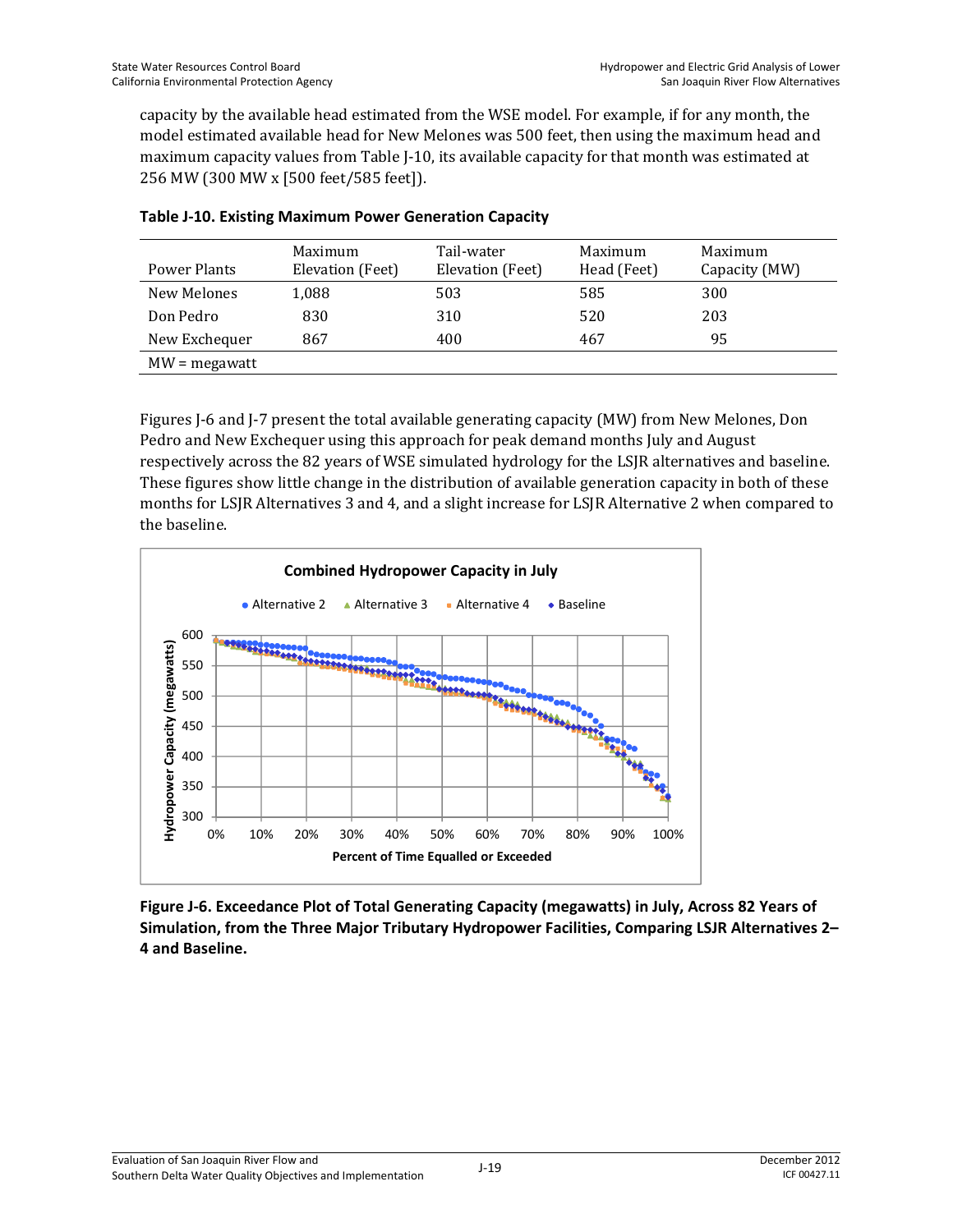

**Figure J-7. Exceedance Plot of Total Generating Capacity (megawatts) in August, Across 82 Years of Simulation, from the Three Major Tributary Hydropower Facilities, Comparing LSJR Alternatives 2– 4 and Baseline.** 

## **J.4.2 Power Flow Assessment Methodology**

Even though the above analysis found a less than significant effect on peak generating capacity based on the change is reservoir head during July and August for the LSJR alternatives, this section will evaluate both a 5 percent and 8 percent reduction in the peak capacity in order to assess the sensitivity of the electric grid to changes that may not be otherwise captured in the WSE modeling.

According to NERC, reliability of an electric system comprises two interrelated elements—adequacy and security. Adequacy refers to the amount of capacity resources required to meet peak demand and security refers to the ability of the system to withstand contingencies or other system disturbances, such as the loss of a generating unit or transmission line. Both of these reliability aspects can be gauged from sub-station voltages and transmission line loadings. A steady state power flow assessment of the California grid was performed to check if reduction in hydropower capacities of the three dams would adversely impact the grid reliability as defined by  $NERC<sup>6</sup>$ 

The power flow assessment was a multi-step process. These steps are listed and detailed further below.

- Prepare a Base Case (California electric grid model under normal and contingency conditions, assuming the facility is in normal operation).7
- Prepare two separate Change Cases (California electric grid model under normal and contingency conditions assuming reduced output of the facilities) assuming a 5 percent and 8

<sup>6</sup> Power flow software models simulate the operation of the grid and calculate substation voltages and power flowing on transmission lines/transformers. These calculated values can then be compared with standard voltage limits and line/transformer thermal ratings to identify violations.

<sup>7</sup> Under normal conditions, all generation and transmission facilities are assumed to be in service. Contingency conditions refer to the unplanned outage of power system equipment.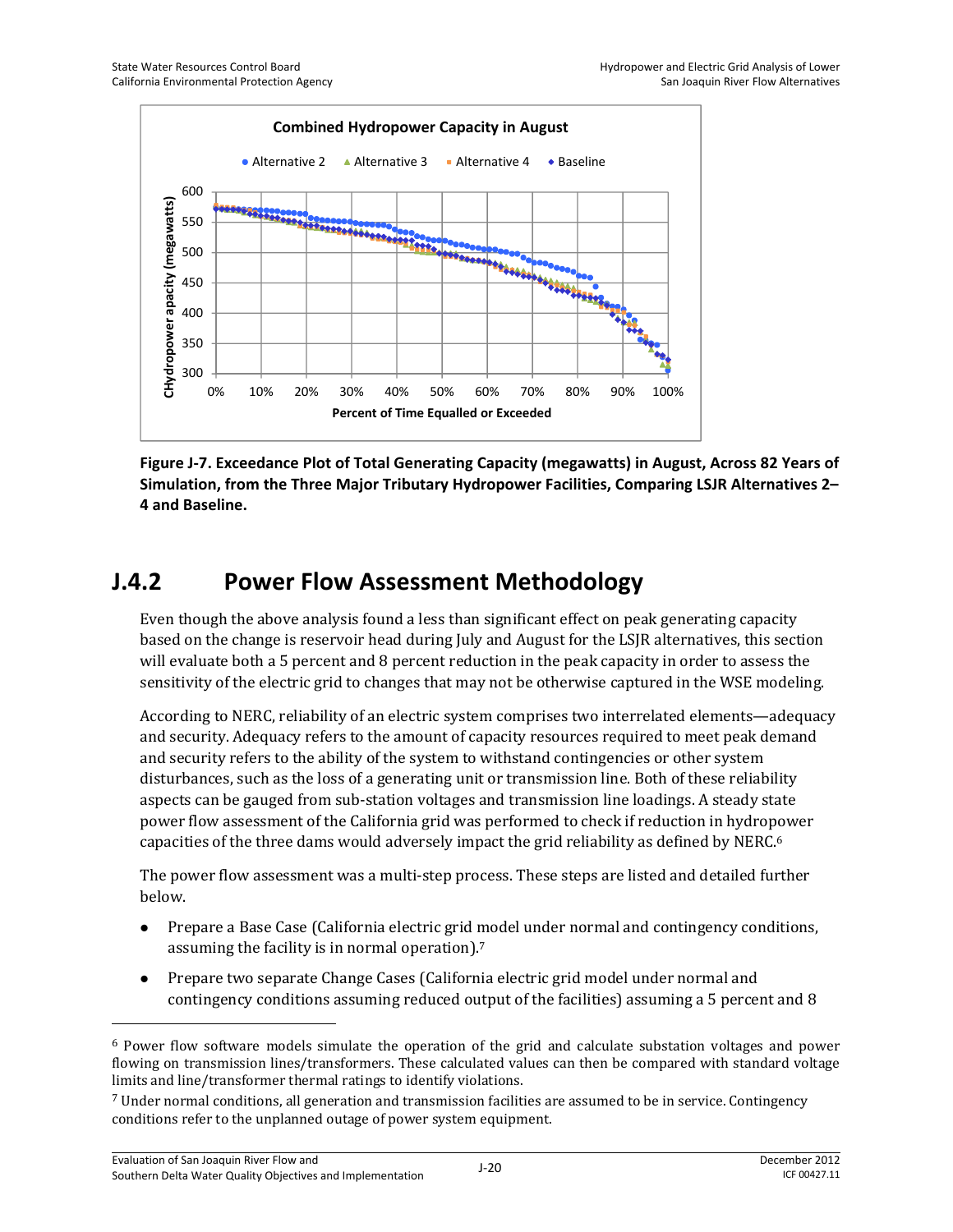percent reduction in available hydropower generating capacity from the New Melones, New Don Pedro, and New Exchequer hydropower facilities.<sup>8</sup>

- Develop criteria for selection of generator and transmission contingencies.
- Develop criteria for voltage and thermal limits.
- Select the areas where transmission line/transformer loadings and sub-station voltages would be monitored.

### **Base and Change Case Development**

The base case was the latest 2011 heavy summer (high summer power demand) electric grid model of the entire Western Interconnection developed by WECC. This case had a detailed representation of the California electric grid. A summary of load, generation, area interchange, and area losses in the base case is shown in Table J-11.

| Power Flow<br>Area # | Power Flow<br>Area Name | Area Generation<br>(MW) | Area Load<br>(MW) | Area Interchange<br>(MW) | Area Loss<br>(MW) |
|----------------------|-------------------------|-------------------------|-------------------|--------------------------|-------------------|
| 10                   | <b>NEW MEXICO</b>       | 2,955                   | 2,690             | 105                      | 159               |
| 11                   | <b>EL PASO</b>          | 978                     | 1,644             | $-730$                   | 64                |
| 14                   | <b>ARIZONA</b>          | 26,323                  | 19,753            | 6,284                    | 286               |
| 18                   | <b>NEVADA</b>           | 5,721                   | 6,338             | $-708$                   | 91                |
| 20                   | MEXICO-CFE              | 2,108                   | 2,304             | $-230$                   | 34                |
| 21                   | <b>IMPERIALCA</b>       | 1,100                   | 978               | 90                       | 31                |
| 22                   | SANDIEGO                | 3,666                   | 4,930             | $-1,371$                 | 107               |
| 24                   | <b>SOCALIF</b>          | 17,929                  | 25,278            | $-7,842$                 | 492               |
| 26                   | LADWP                   | 4,554                   | 6,537             | $-2,410$                 | 427               |
| 30                   | <b>PG AND E</b>         | 27,231                  | 27,050            | $-784$                   | 966               |
| 40                   | <b>NORTHWEST</b>        | 30,956                  | 25,165            | 4,507                    | 1,285             |
| 50                   | <b>B.C.HYDRO</b>        | 11,137                  | 7,900             | 2,572                    | 665               |
| 52                   | <b>FORTISBC</b>         | 879                     | 733               | 127                      | 20                |
| 54                   | <b>ALBERTA</b>          | 9,971                   | 10,022            | $-400$                   | 349               |
| 60                   | <b>IDAHO</b>            | 4,058                   | 3,703             | 139                      | 216               |
| 62                   | <b>MONTANA</b>          | 3,192                   | 1,837             | 1,252                    | 102               |
| 63                   | WAPA U.M.               | 56                      | $-44$             | 92                       | 7                 |
| 64                   | <b>SIERRA</b>           | 1,889                   | 2,037             | $-208$                   | 60                |
| 65                   | <b>PACE</b>             | 7,914                   | 8,528             | $-918$                   | 304               |
| 70                   | <b>PSCOLORADO</b>       | 7,531                   | 7,840             | $-510$                   | 200               |
| 73                   | WAPA R.M.               | 5,998                   | 4,870             | 941                      | 188               |
| $MW = megawatt$      |                         |                         |                   |                          |                   |

#### **Table J-11. Representation of the California Electric Grid**

<sup>8</sup> Under normal conditions, all generation and transmission facilities are assumed to be in service. Contingency conditions refer to the unplanned outage of power system equipment.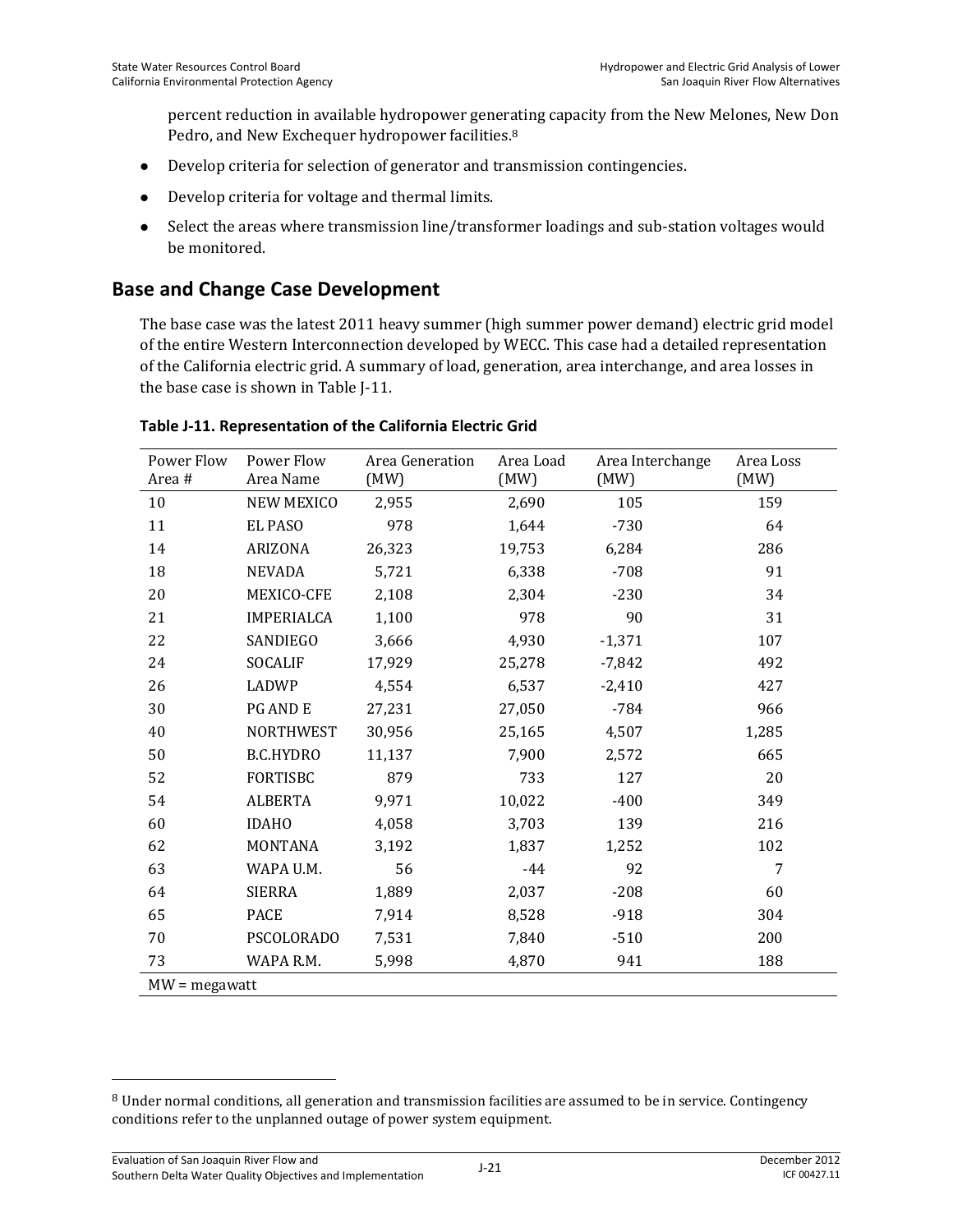Two change cases were developed for the hydropower generation facilities. One change case was prepared with the peak generating capacity of each hydropower facility (New Melones, New Don Pedro, and New Exchequer) reduced by 5 percent of its value in the base case. The second change case was prepared assuming 8 percent less available peak generating capacity than their output in the base case. Table J-12 summarizes the modeled cases. The total peak generating capacity for these three hydropower facilities assumed in the WECC base case simulation is 409 MW and represents a level that is exceeded about 90 percent of years in both July and August as shown in Figures J-7 and J-8 respectively.

| Case Description                                                                        | Peak Generating Capacity | Normal Conditions | <b>Contingency Conditions</b> |
|-----------------------------------------------------------------------------------------|--------------------------|-------------------|-------------------------------|
| Base Case                                                                               | Normal <sub>(a.)</sub>   |                   |                               |
| Change Case #1                                                                          | Reduced by 5%            |                   |                               |
| Change Case #2                                                                          | Reduced by 8%            |                   |                               |
| WECC base case peak generating capacities for New Melones, New Don Pedro, and New<br>a. |                          |                   |                               |

#### **Table J-12. Description of Test Cases Modeled**

a. WECC base case peak generating capacities for New Melones, New Don Pedro, and New Exchequer facilities are 231 MW, 90 MW, and 88 MW respectively (409 MW total) (MW = megawatts).

### **Contingency Selection Criteria**

Base and change cases were analyzed for single contingency outage of all the transmission facilities rated 115 kV and above within the BA of the generating facilities, and 230 kV and above in the neighboring BAs or regions.<sup>9</sup> Single contingency outage of all generators rated 100 MW or above, both within the BA of the facilities and in the neighboring BAs, were also used to analyze the performance of electric grid under base and change cases. In the power flow, all the facilities are shown to be a part of PG&E area with Southern California Edison, Northwest, and Sierra as neighboring regions.

### **Voltage and Transmission Line Limits**

The transmission line limits used in the study were the normal and Long-Term Emergency (LTE) ratings. Under normal and contingency conditions, transmission line flows are expected to remain within the normal and long-term emergency ratings, respectively. Similarly, voltage limits were established relative to the nominal voltages. Under normal conditions, system operators regulate nodal voltages within ±5 percent of their nominal values. Under contingency conditions, this limit is relaxed to ±10 percent of the nominal value.

### **Criteria for Monitoring Transmission Elements**

Within the BA of the facilities, the following criteria for monitoring transmission line/transformer loadings and sub-station voltages:<sup>10</sup>

All transmission lines with nominal voltage greater than 115 kV.

<sup>9</sup> In the context of this analysis, neighboring region or neighboring BA is defined as a region which has a direct transmission link with the region in which the facility is located.

 $10$  The loading of a transmission line or transformer is measured as a ratio of the actual flow across the facility in amperes or mega-volt amperes to the rated value of current. In this analysis, only those lines/transformers are recorded whose loading exceeds 90% of the applicable rating.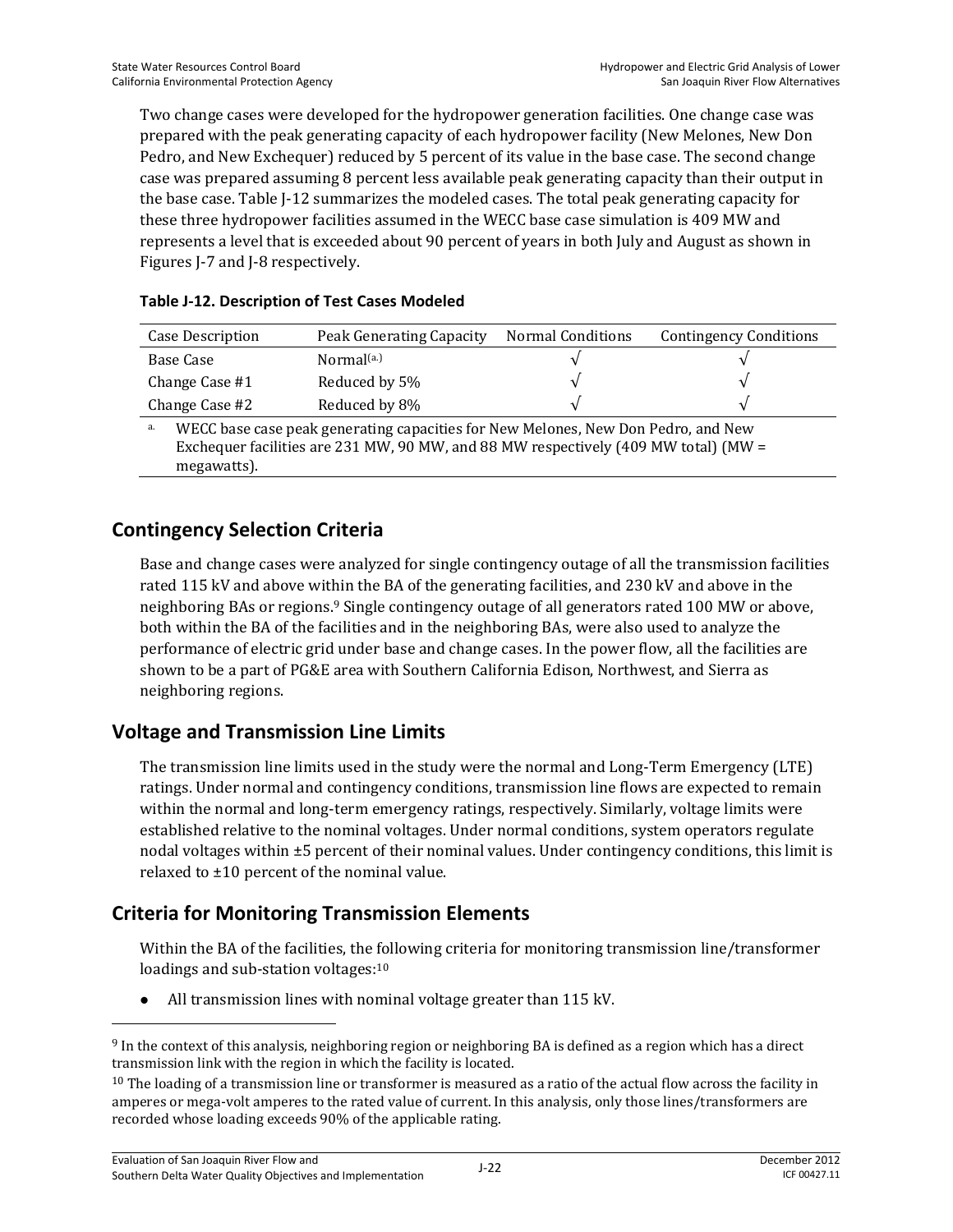All transformers with both nominal primary and secondary voltage greater than 115 kV.

In the neighboring Balancing Authorities, the following criteria for monitoring transmission/transformer loadings and sub-station voltages:

- All transmission lines with nominal voltage greater than 230 kV.
- All transformers with both primary and secondary voltage greater than 230 kV.

The WECC paths in California (referred to as "interfaces" hereafter) were also monitored. These are listed in Table J-13.11

| <b>WECC Path Number</b> | <b>WECC Path Name</b>                                |
|-------------------------|------------------------------------------------------|
| 15                      | Midway-Los Banos                                     |
| 24                      | PG&E-Sierra                                          |
| 25                      | PacifiCorp/PG&E 115 kV Interconnection               |
| 26                      | Northern-Southern California                         |
| 52                      | Silver Peak-Control 55 kV                            |
| 60                      | Inyo-Control 115 kV Tie                              |
| 66                      | COL                                                  |
| 76                      | Alturas Project                                      |
|                         | Source: Western Congestion Analysis Task Force 2006. |
| $kV = kilovolt$         |                                                      |

#### **Table J-13. WECC Paths Monitored**

### **J.4.3 Power Flow Simulation Tools**

The *GE® Positive Sequence Load Flow* (PSLF) model was used for this analysis. PSLF is ideal for simulating the transfer of large blocks of power across a transmission grid or for importing or exporting power to neighboring systems. The model can be used to perform comprehensive and accurate load flow, dynamic simulation, short circuit and contingency analysis, and system fault studies. Using this tool, engineers can also analyze transfer limits while performing economic dispatch. PSLF can simulate large-scale power systems of up to 80,000 buses.12

## **J.4.4 Assumptions for Facilities**

The assumptions for the generation facility characteristics and interconnection substations are shown in Table J-14. Other assumptions, including transmission facility normal and long-term emergency ratings, transmission line impedances, and substation nominal voltages were defined in the WECC power flow cases used for the assessment.

l

<sup>11</sup> WECC Paths refer to either an individual transmission line or a combination of parallel transmission lines on which the total power flow should not exceed a certain value to maintain system reliability.

<sup>&</sup>lt;sup>12</sup> In Power Flow modeling a "bus" represents all the sub-station equipment that is at the same voltage level and is connected together.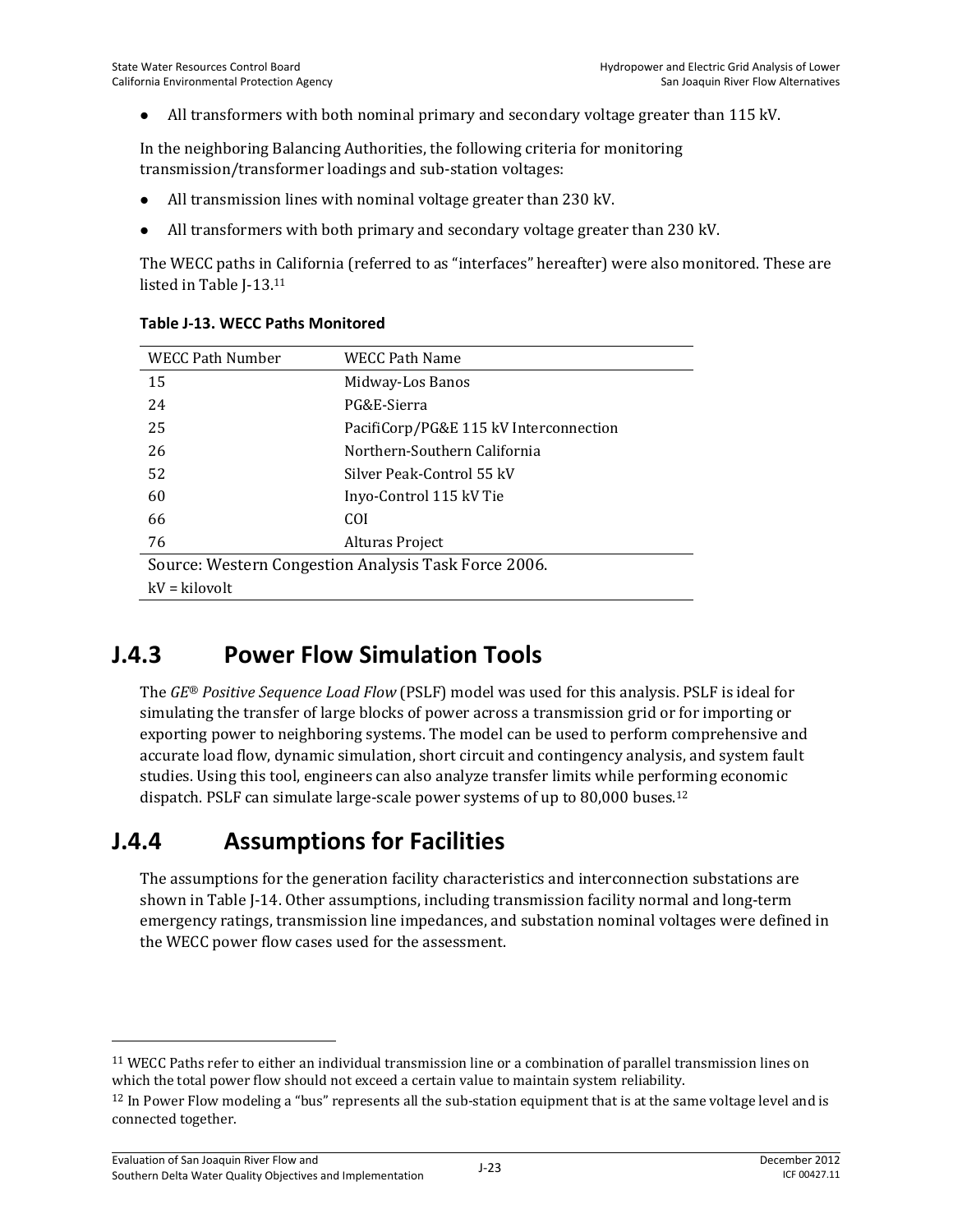| Unit Name       | Unit Bus Number in WECC Power Flow Case | Interconnection Voltage (kV) |
|-----------------|-----------------------------------------|------------------------------|
| New Melones     | 37561, 37562                            | 230                          |
| Don Pedro       | 38550, 38552, 38554                     | 69                           |
| New Exchequer   | 34306                                   | 115                          |
| $kV = kilovolt$ |                                         |                              |

#### **Table J-14. Unit Assumptions for the Engineering Assessment**

## **J.4.5 Results and Conclusions**

Thousands of transmission lines, nodal voltages, and interfaces under normal system conditions and contingency outages of hundreds of transmission lines and generators were monitored under the base and change cases. The base case sub-station voltages and line/transformer loadings were then compared with those of the change cases. If the comparison showed that sub-station voltages or transmission line/transformer loadings are within limits in the base case, but outside the limits in the change cases (i.e., the 5 percent and 10 percent identified in Section J.4.2, *Power Flow Assessment Methodology*), the unimpaired flow alternatives could be considered to have an adverse impact on the reliability of California's electric grid. Results of the power flow assessment are discussed below.

### **Comparison between Base and Change Case Line/Transformer Loadings under Normal Conditions**

Under normal operating conditions, no transmission line or transformer was found that violated the ratings exclusively in the change cases.

### **Comparison between Base and Change Case Line/Transformer Loadings under Line/Transformer Contingencies**

When base and change cases were studied under transmission line and transformer contingencies, no line/transformer limit violation was found for the base case and change case #1. However, for change case #2, the 230 kV line between Borden and Gregg substations showed a minor violation (100.04 percent of its LTE rating) under the outage of the 230 kV line between Gregg and Storey substations. This minor overload was mitigated through a 5 MW reduction in the total power dispatch (1,148 MW in the base case) of the three Helms units. The new loading of the monitored element after this re-dispatch was 99.81 percent.

### **Comparison between Base and Change Case Line/Transformer Loadings under Generator Contingencies**

Under generator contingencies, no line/transformer limit violations were found that could be exclusively attributed to either change case.

### **Comparison between Base and Change Case Substation Voltages under Normal and Line/Transformer/Generator Contingencies**

No voltage violations were found that could be exclusively attributed to the reduced hydropower capacity in the change cases.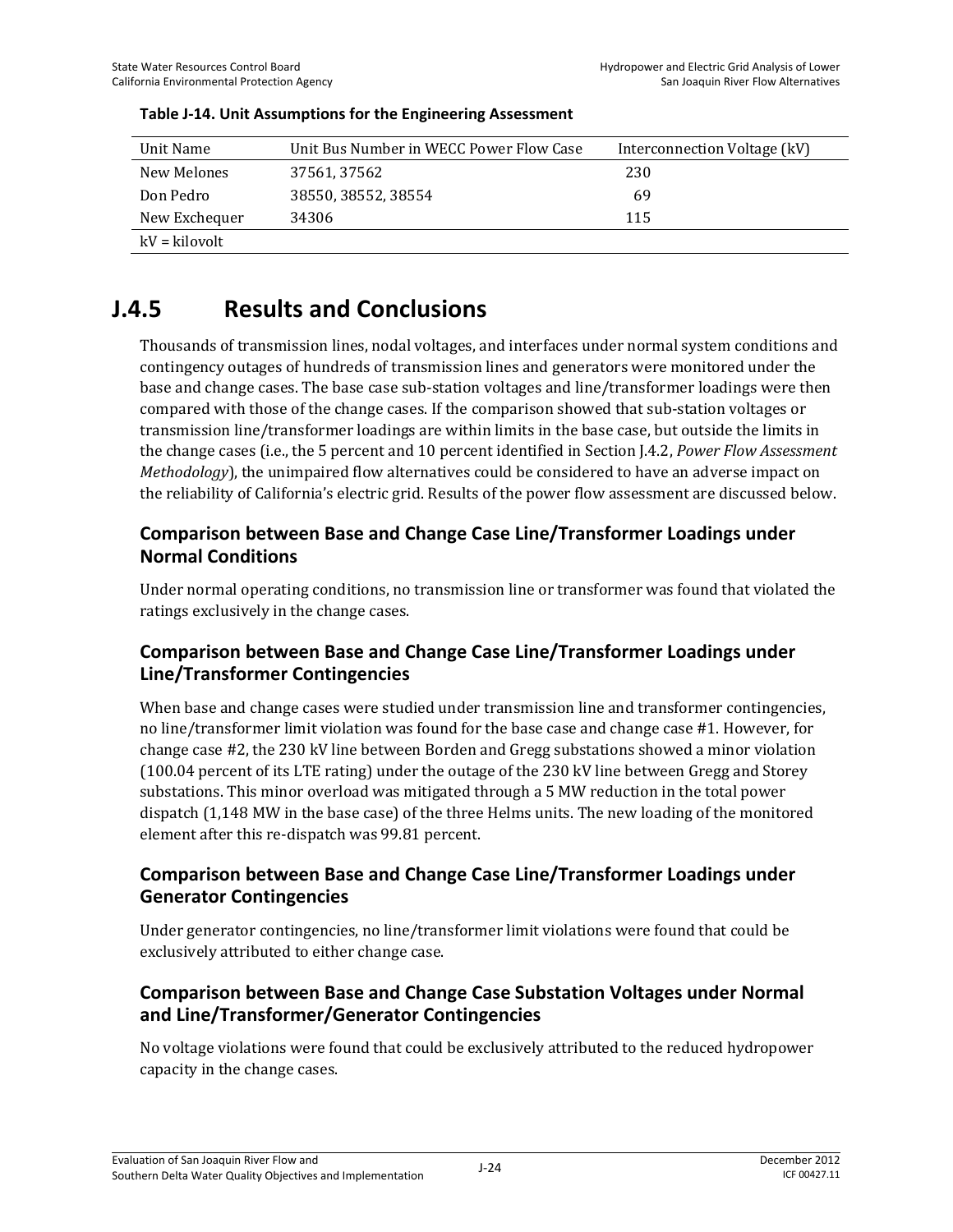### **Comparison between Base and Change Case Interface Loadings under Normal and Line/Transformer/Generator Contingencies**

No interface limit violations were found that could be exclusively attributed to the reduced hydropower capacity in the change cases.

In conclusion, an engineering assessment was performed to determine if implementation of the unimpaired flow alternatives on the tributaries, and the resulting change in hydropower generation at the hydropower plants, would adversely impact the reliability of California's electric grid.

As described in Section J.4.1, *Capacity Reduction Calculation Methodology*, there is a less-thansignificant reduction in available hydropower generating capacity associated with the LSJR alternatives in the peak summer load months of July and August. Additional evaluation determined the electric grid could adapt to 5 percent and 8 percent reductions in available generating capacity from the New Melones, New Don Pedro, and New Exchequer hydropower facilities with less-thansignificant impact on its reliability. Based on the results of this study, the San Joaquin River Flow Objectives project would not adversely impact the reliability of California's electric grid.

# **J.5 References**

California Energy Commission (CEC). 2009. An Assessment of Resource Adequacy and Resource Plans of Publicly Owned Utilities in California, California Energy Commission, November. Available at: <http://www.energy.ca.gov/2009publications/CEC-200-2009-019/CEC-200- 2009-019.PDF> Accessed: November 2011.

———. 2012. California Power Plant Database (Excel File) at: http://energyalmanac.ca.gov/electricity/index.html#table. Accessed February 2012.

CAISO. 2005 to 2010a. Year 2006 to 2011 Local Capacity Technical Analysis, Final Report and Study Results. Available at:

http://www.caiso.com/planning/Pages/ReliabilityRequirements/LocalCapacityRequirements.a spx. Accessed: November 2011.California ISO. (CAISO) 2010b. 2012 Local Capacity Area Technical Study, Final Manual. December 2010.

-. CAISO 2011. 2010–2011 Transmission Plan. May 18. Available at: <http://www.caiso.com/2b88/2b8872c95ce10.pdf>. Accessed: November 2011.

- CAISO. 2012. Generator Interconnection Queue. Available at: http://www.caiso.com/planning/Pages/GeneratorInterconnection/Default.aspx,
- PG&E. 2010. PG&E's 2010 Request Window Proposals, San Joaquin Valley Area. October 2010.
- California Public Utilities Commission (CPUC). 2011. Available at: http://www.cpuc.ca.gov. Accessed: November 2011.
- California Transmission Planning Group. 2011. Available at: <http://www.ctpg.us/images/stories/ctpg-plan-development/2011/07-Jul/2011-07- 18\_TID\_min\_gen\_req.pdf.>. Accessed: November 2011.